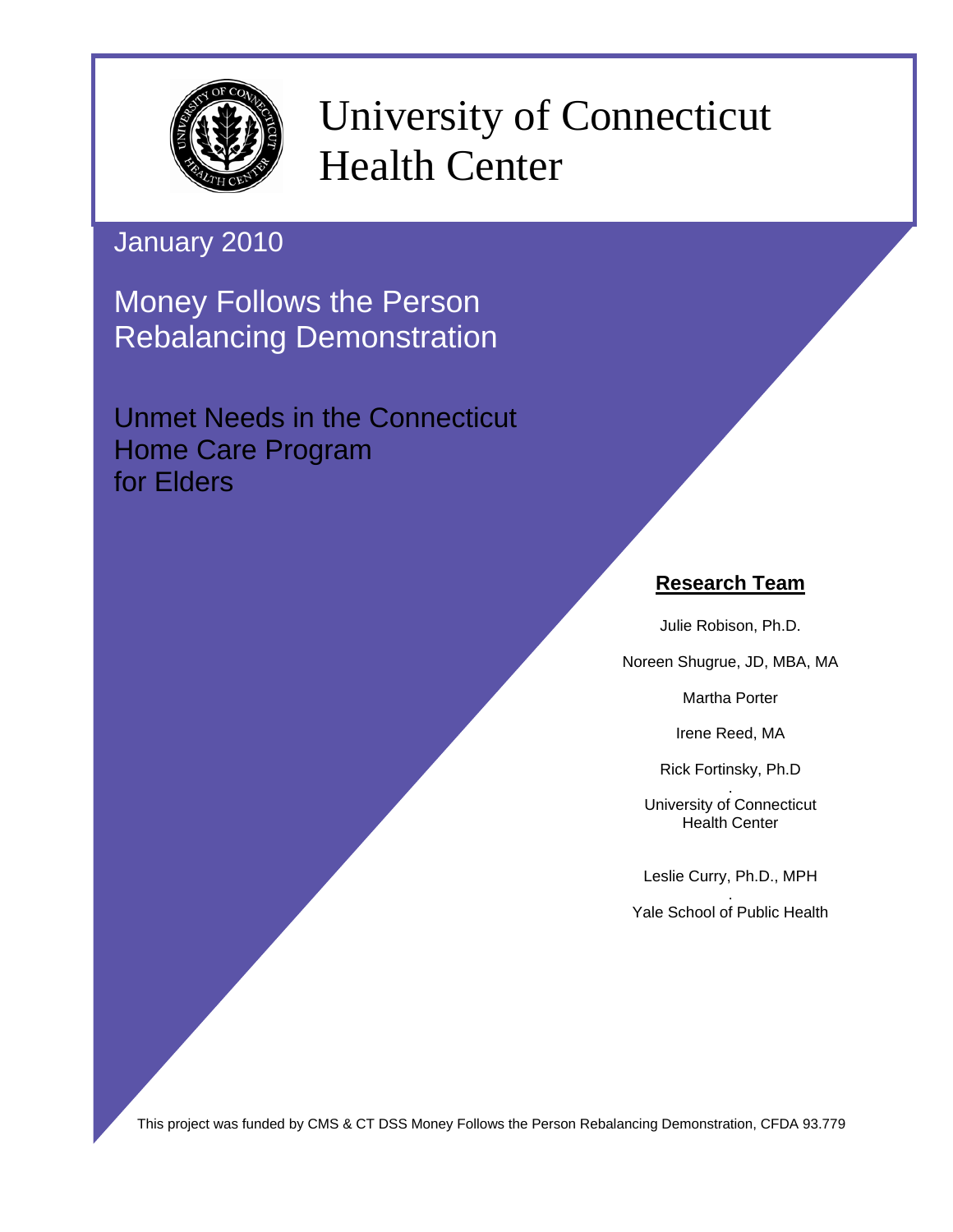#### **Background**

The Money Follows the Person (MFP) Program benchmarks are designed to address gaps in Connecticut's long term care system. The intention in achieving MFP benchmarks is to use the enhanced federal match (FMAP) in the future to decrease these identified gaps and move the state further forward in its rebalancing efforts. This report addresses Benchmark 3: proportion of people receiving care in Home and Community-Based Services (HCBS) versus in institutions. The aim of this work is to identify unmet needs and service gaps in the current Connecticut Home Care Program for Elders (CHCPE) through a study of individuals who discontinue participation in the CHCPE and enter a nursing home.

This study set out to address the question: what are the unmet needs and associated service gaps for individuals in the CHCPE who transition to nursing homes? Approximately 50 percent of the CHCPE participants who discontinue the program enter a nursing home for long term care at the time they leave the CHCPE. This report explores the full range of reasons for relocation to a nursing home, including change in functional or health status, inability of available formal and/or informal supports to meet the care needs of the individual in the community, challenges in securing and retaining reliable formal home health care, housing instability, and/or need for services not available through the CHCPE such as personal care assistants. We track the full range of transition trajectories, including individuals who are admitted to hospitals and/or visit emergency departments for an acute episode or exacerbation of a chronic health condition, and subsequently move to a nursing home for either a short or long term stay.

The study has three components: 1) review of CHCPE administrative data for a retrospective cohort of CHCPE clients, 2) review of care manager notes for a 15% subsample of the retrospective cohort, and 3) focus groups with access agency care managers to address broader aspects of systems gaps leading to nursing home admission. This assessment received approval from the University of Connecticut Health Center's (UCHC) Institutional Review Board.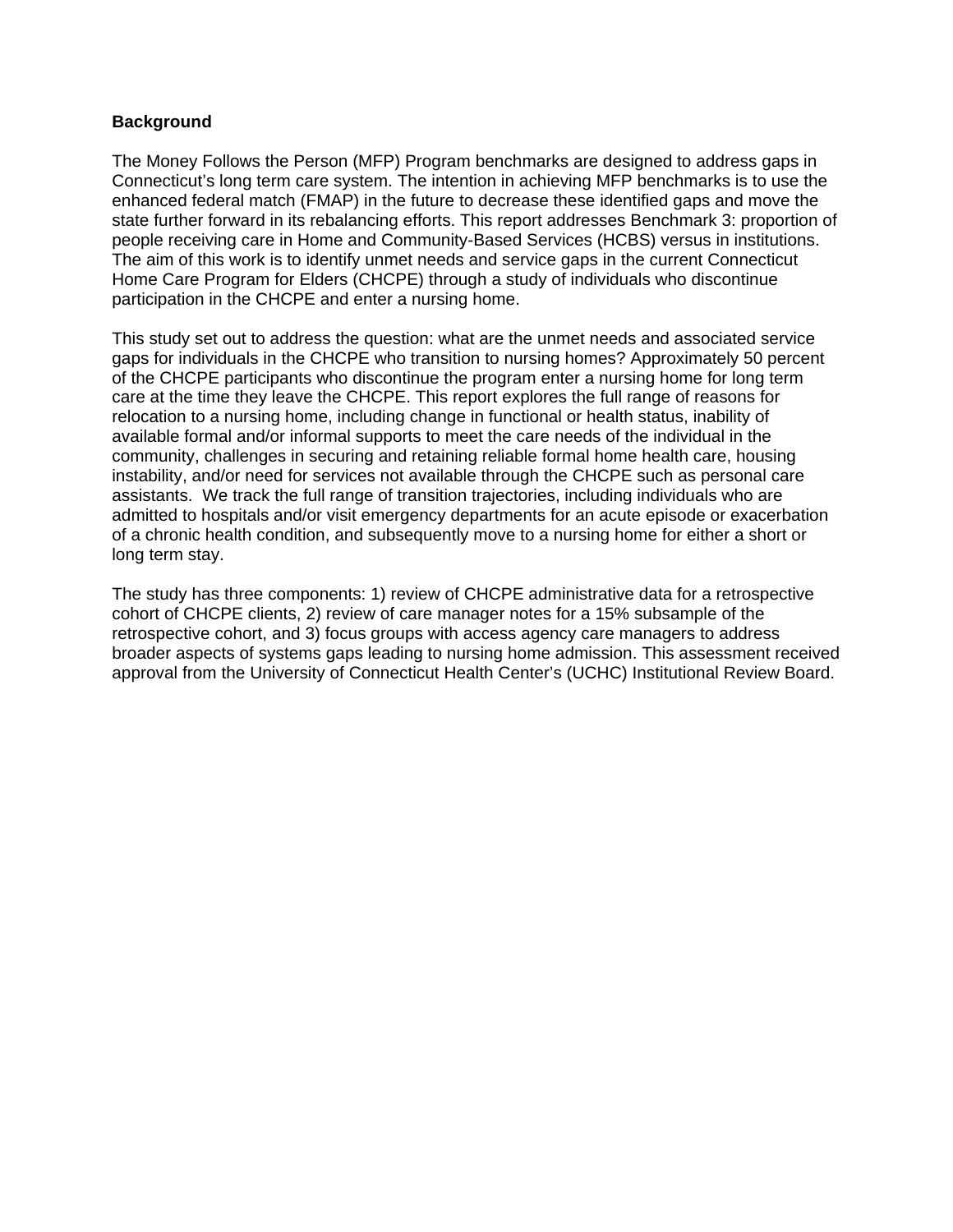## **PART 1. CHCPE administrative data**

### **Methods**

The CT Department of Social Services provided a statewide database including all CHCPE clients who were discontinued from CHCPE during calendar year 2008, as well as a subset of clients who were discontinued for the following reasons: "entered LTC (long term care) due to health" or "entered LTC due to client choice". Clients who have a temporary nursing home stay may continue on the program until they have been in the facility for 90 days or they or their families decide they will remain in the nursing home as a long term resident. The database is divided by the five service regions of CT: Bridgeport, Hartford, New Haven, Norwich and Waterbury. Three access agencies manage all CHCPE clients, based on these regions: The Agency on Aging of South Central Connecticut (AASCC) manages the New Haven region, the Southwestern Connecticut Agency on Aging (SWCAA) manages the Bridgeport region, and Connecticut Community Care, Inc. (CCCI) manages the Hartford, Norwich, and Waterbury regions. Table 1 displays the number of discontinued clients in each region and the percentage in one of the LTC discontinuance categories.

A total of 3,529 clients were discontinued from CHCPE in 2008 and 49 percent (1745) of these clients were discontinued because they had entered LTC. Bridgeport had the lowest proportion of discontinued clients entering LTC (44%) and Norwich had the highest (52%).

|                                                        | <b>Bridgeport</b> | Hartford | <b>New</b><br>Haven | <b>Norwich</b> | Waterbury | Total |
|--------------------------------------------------------|-------------------|----------|---------------------|----------------|-----------|-------|
| <b>Total 2008</b><br>discontinued<br>from program      | 463               | 1075     | 939                 | 340            | 712       | 3529  |
| Total sample<br>discontinued<br>because<br>entered LTC | 204               | 544      | 469                 | 177            | 351       | 1745  |
| $%$ of<br>discontinuances<br>going to LTC              | 44%               | 51%      | 50%                 | 52%            | 49%       | 49%   |

**Table 1. 2008 discontinued CHCPE clients who entered a LTC facility, by region** 

Drawing from data systematically collected annually in the Modified Community Assessment, each of the three access agencies provided administrative data for their CHCPE clients discharged to a nursing home in 2008. After removing duplicates and a few cases with incorrect identifying data, the DSS data sample size was reduced to 1721. The three agencies were able to find matches in their data systems for 1468 (85%) of the 1721 people on the cleaned DSS list. Mismatches most likely occurred due to data entry error of social security numbers, dates of service, or region. Administrative data included demographics, programmatic data indicating program category and length of time participating, medical diagnoses, and emergency room use and hospitalizations in the year preceding program discontinuance.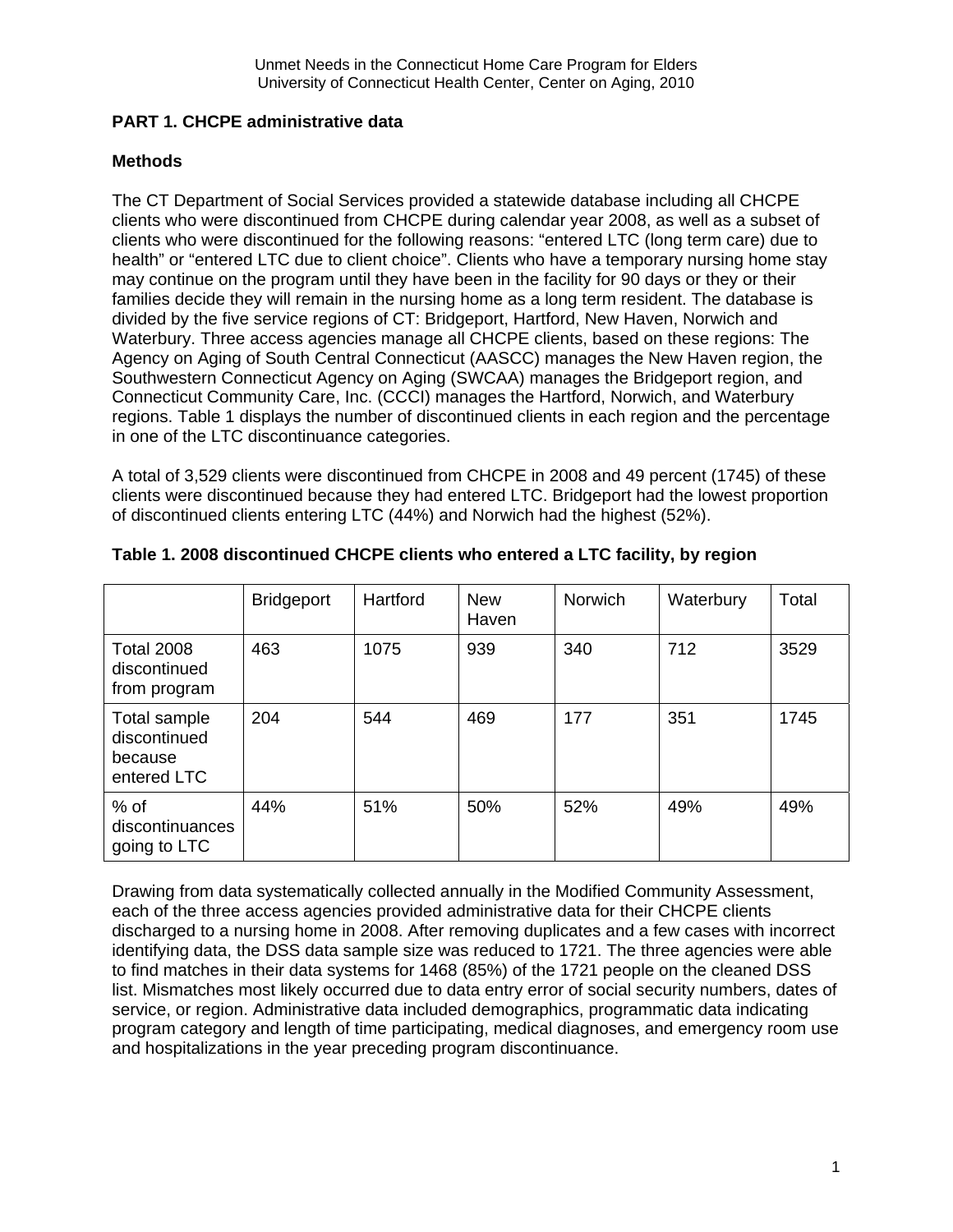## **Results**

Tables 2-4 summarize the administrative data for the 1468 matched CHCPE participants who left the program and went to a nursing home. Ages ranged from 65-102, with a mean of 83. About three-fourths of participants were female and 78 percent were white.

## **Table 2. Demographic Data for 2008 discontinued CHCPE participants who entered a LTC facility (Total N = 1468)**

|              | N    | %              | Mean | Range  |
|--------------|------|----------------|------|--------|
| <u>Age</u>   |      |                | 83.1 | 65-102 |
| 65-74        | 220  | 15             |      |        |
| 75-79        | 230  | 16             |      |        |
| 80-84        | 349  | 24             |      |        |
| 85-89        | 332  | 22             |      |        |
| $90+$        | 337  | 23             |      |        |
|              |      |                |      |        |
| Gender       |      |                |      |        |
| Female       | 1077 | 73             |      |        |
| Male         | 391  | 27             |      |        |
|              |      |                |      |        |
| Race         |      |                |      |        |
| White        | 1148 | 78             |      |        |
| <b>Black</b> | 173  | 12             |      |        |
| Hispanic     | 115  | 8              |      |        |
| Other        | 25   | $\overline{2}$ |      |        |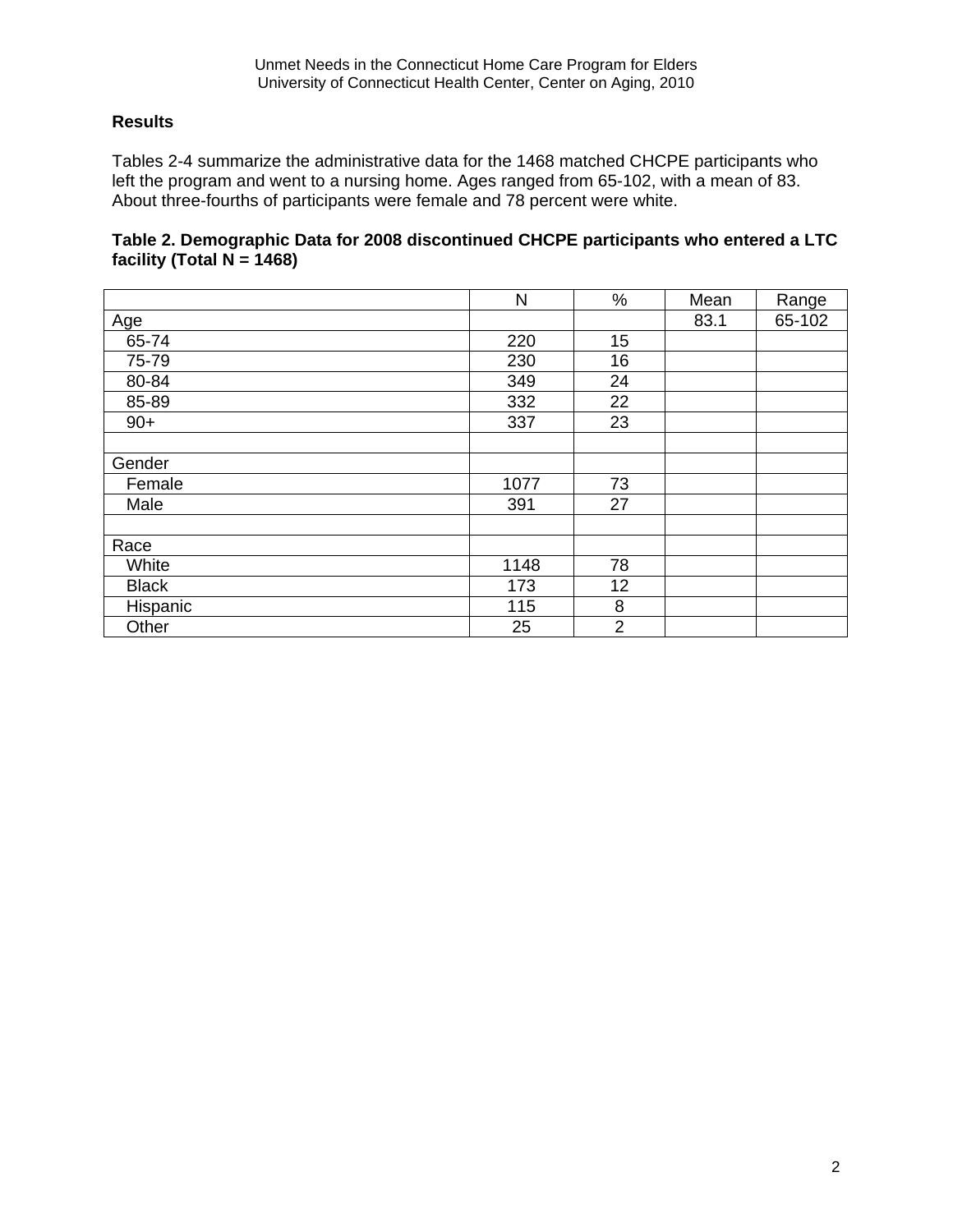Two-thirds of participants had been enrolled in Level 3 of the CHCPE, the Medicaid Waiver portion of the program. Just over one-fourth were in Level 2, the state-funded portion for people with three critical needs who do not meet the Medicaid financial eligibility criteria. Only seven percent were in Level 1, for people with one or two critical needs. The number of months in the program was calculated by subtracting the month of enrollment from the month of discontinuance in 2008. Some people had multiple episodes of program use; in these cases the month of first enrollment was used for the calculation. Participants had been in the CHCPE between 1 month and almost 20 years, averaging 35 months. The length of time in the program is distributed fairly evenly between short, medium and long-term users: 18 percent had enrolled within the previous 6 months, and 16 percent had used the program for between 6 months and 1 year, 19 percent used it for between 1 and 2 years, 26 percent had participated for between 2 and 5 years, and 21 percent had first enrolled more than 5 years before discontinuing.

#### **Table 3. Program Data for 2008 discontinued CHCPE participants who entered a LTC facility (Total N = 1468)**

|                          | N   | %  | Mean | Range        |
|--------------------------|-----|----|------|--------------|
| <b>CHCPE</b> category    |     |    |      |              |
| Level 1                  | 107 | 7  |      |              |
| Level <sub>2</sub>       | 394 | 27 |      |              |
| Level 3                  | 965 | 66 |      |              |
|                          |     |    |      |              |
| Months in CHCPE (N=1577) |     |    | 35   | $1 - 237$    |
|                          |     |    |      | (=19.75 yrs) |
| < 6                      | 286 | 18 |      |              |
| $6 - 11$                 | 255 | 16 |      |              |
| 12-23 $(1 - 2$ years)    | 301 | 19 |      |              |
| $24-59$ (2 – 5 years)    | 411 | 26 |      |              |
| 60+ (5 years or more)    | 324 | 21 |      |              |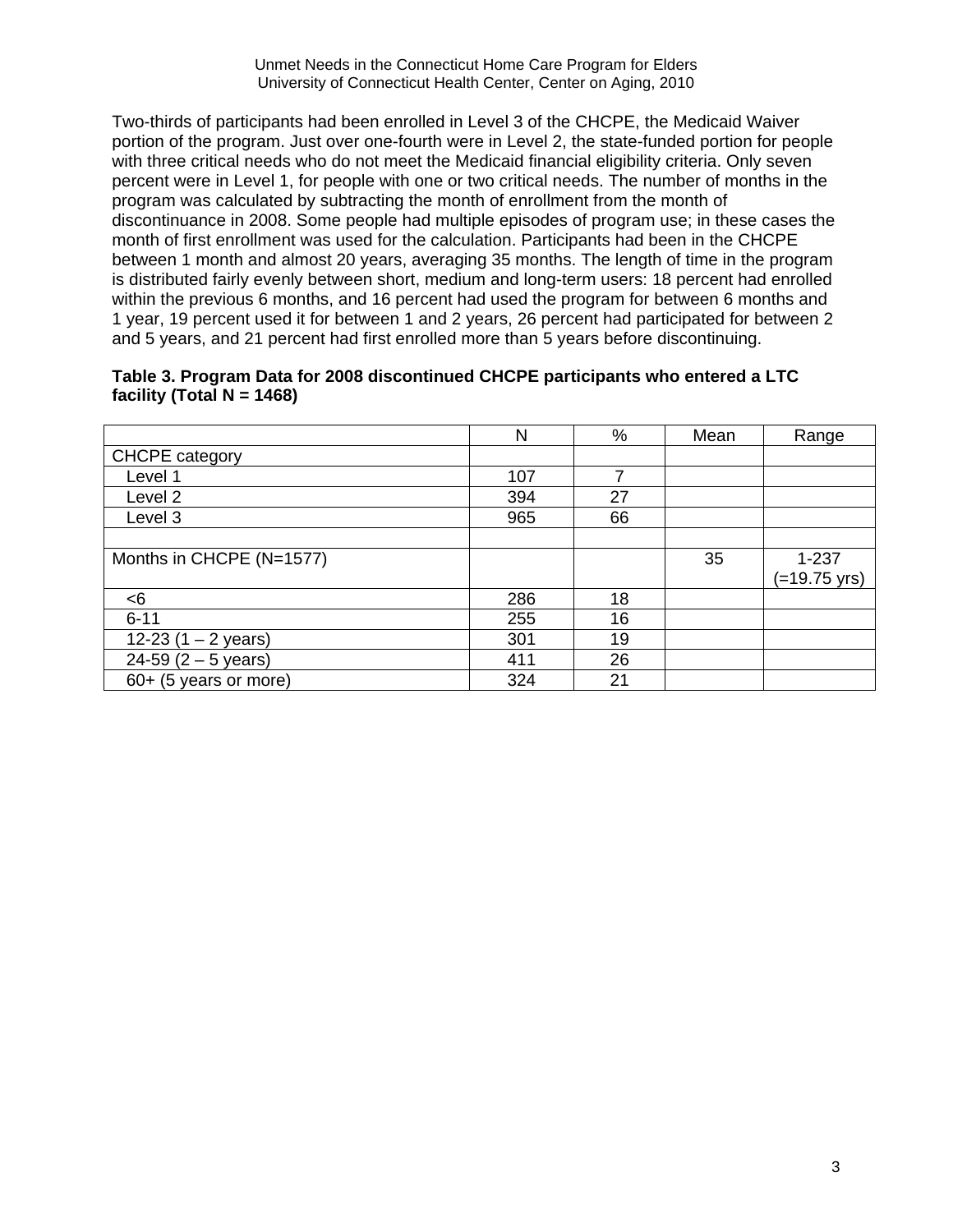Table 4 shows the five most common diagnoses for this group of CHCPE participants. Most diagnoses come from participant and family self-report to the access agency care manager; a small number come from clinician report when the assessment is done in an institutional setting. These numbers may be slight undercounts, as one access agency provided only primary diagnoses (N=261). Half of the participants had either a primary or secondary diagnosis of hypertension, 46 percent had rheumatoid or osteo- arthritis, and just over one-third had a visual impairment. One-third had a dementia diagnosis and one-fourth had diabetes. In addition to the multiple physical health conditions, 16 percent of participants had a mental health diagnosis. The assessment form does not specify specific mental health diagnoses.

Visits to the emergency room and overnight hospitalizations were common in this sample, with about three-quarters of the participants having an ER visit and three-quarters having a hospital stay in the year before discontinuance. Participants had between 0 and 6 visits to the ER, with 1.3 visits on average and between 0 and 12 hospitalizations, also with 1.3 hospitalizations on average.

#### **Table 4. Health and Health Service Use Data for 2008 discontinued CHCPE participants who entered a LTC facility (Total N = 1468)**

|                                  | N   | %  | Mean | Range    |
|----------------------------------|-----|----|------|----------|
| <b>Common Diagnoses</b>          |     |    |      |          |
| Hypertension                     | 734 | 50 |      |          |
| Rheumatoid/Osteoarthritis        | 669 | 46 |      |          |
| Visual impairment                | 496 | 34 |      |          |
| Dementia                         | 465 | 32 |      |          |
| <b>Diabetes</b>                  | 362 | 25 |      |          |
|                                  |     |    |      |          |
| Mental Health diagnosis          | 240 | 16 |      |          |
|                                  |     |    |      |          |
| Any ED visit (AASCC only, N=414) |     |    |      |          |
|                                  | 321 | 78 |      |          |
| # ED visits                      |     |    |      |          |
| (AASCC only, N=414)              |     |    | 1.3  | $0 - 6$  |
|                                  |     |    |      |          |
| Any Hospitalization              |     |    |      |          |
| (AASCC & CCCI only, N=1207)      | 919 | 76 |      |          |
| # Hospitalizations               |     |    |      |          |
| (AASCC & CCCI only, N=1207)      |     |    | 1.3  | $0 - 12$ |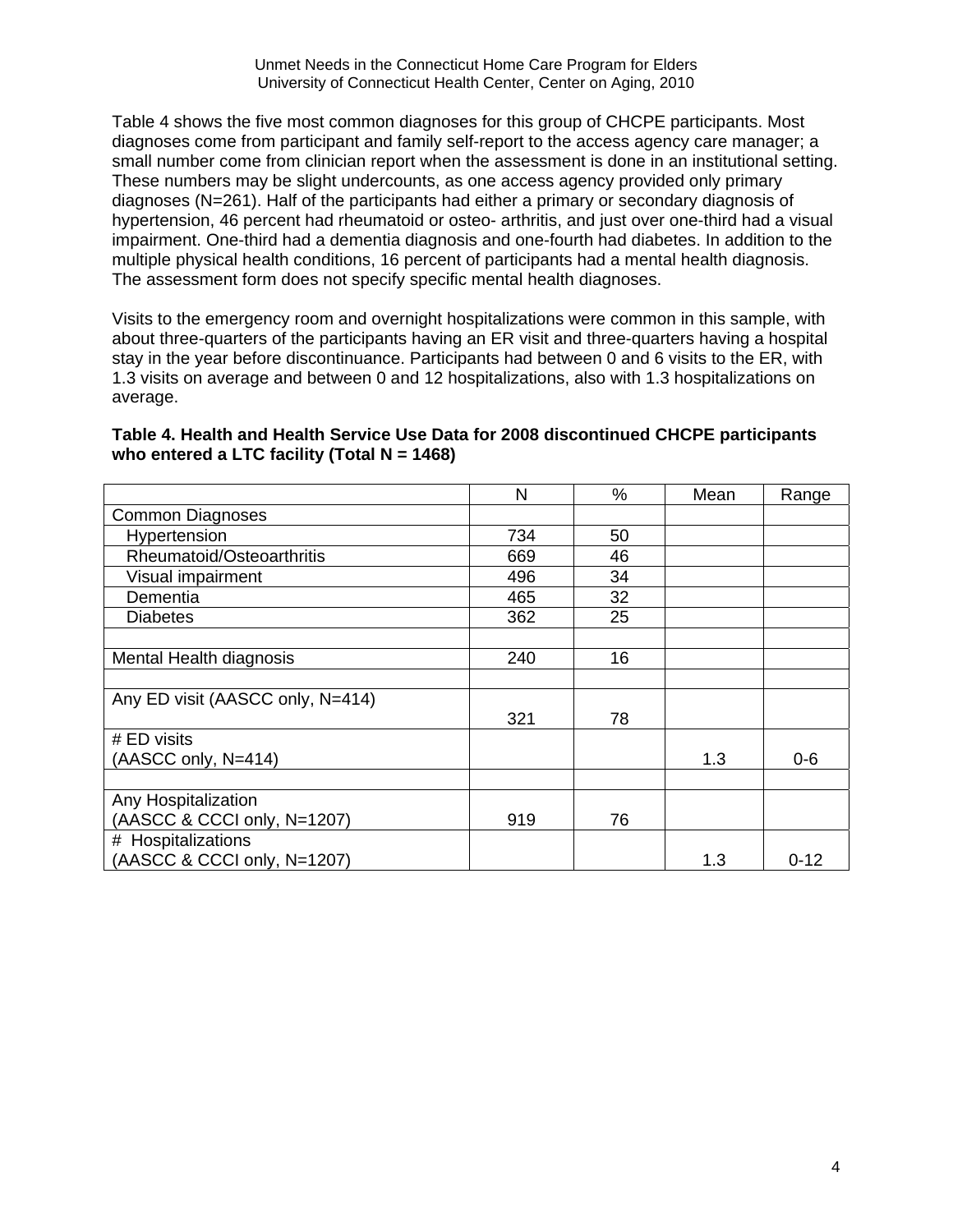#### **PART 2: Review of care manager case notes**

#### **Methods**

### *Selection of cases to review*

The CHCPE program comprises several program types including case management, personal assistance services, and assisted living. Each access agency maintains detailed case notes for participants in the case managed program type, but not those in the assisted living or personal assistance services programs because the latter programs do not use agency care managers.

All information regarding discharge decisions is recorded by the case managers in the client's case notes. Case notes for CCCI and SWCAA clients are computerized; case notes for AASCC are kept in paper files. The research team selected five sample cases from the DSS client list for each access agency to become familiar with the format of the case notes and to develop a preliminary coding list. After removing clients from non-case managed programs, a fifteen percent random sample was drawn for each region. The access agencies provided case notes to the research team for review. SWCAA and CCCI case notes were sent via secure email to UCHC. Three research team members reviewed AASCC case files on site at the New Haven office. Table 5 shows that of the 252 clients in the random sample, 20 had no match at the agency, eight were ineligible for various reasons, and 224 files were reviewed and coded.

|                                                        | <b>Bridgeport</b>                | Hartford | <b>New</b><br>Haven | <b>Norwich</b>      | Waterbury | Total |
|--------------------------------------------------------|----------------------------------|----------|---------------------|---------------------|-----------|-------|
| Total sample<br>discontinued<br>because<br>entered LTC | 204                              | 544      | 469                 | 177                 | 351       | 1745  |
| Case managed                                           | 196<br>484                       |          | 427                 | 172                 | 344       | 1623  |
| 15% random<br>sample                                   | 31                               | 74       | 58                  | 30                  | 59        | 252   |
| No file match                                          | $\overline{2}$                   | 5        | 6                   | $\overline{2}$<br>5 |           | 20    |
| Ineligible*                                            | $\overline{2}$<br>$\overline{2}$ |          | $\overline{4}$      | $\overline{0}$      | 0         | 8     |
| <b>Total files</b><br>coded                            | 27                               | 67       | 48                  | 28                  | 54        | 224   |

#### **Table 5. 2008 discontinued CHCPE clients who entered a LTC facility selected for case file review, by region**

 \*reasons for ineligibility: not discontinued in 2008, died with no LTC admission, moved out of state, illegible notes

### *Procedure*

Five members of the UCHC research team reviewed and coded client case notes. At least one researcher read the care manager's case notes to identify contributing factors and reasons for the client's discontinuance from CHCPE and entrance into LTC, which was typically into a LTC bed in a skilled nursing facility (SNF) or nursing home. Researchers read all the case notes beginning six months before program discharge, or further back as needed, to gain a complete picture of that client's experiences. A code list was developed and utilized by all coders to ensure a standardized procedure. Coders were trained by the project principal investigator (JR).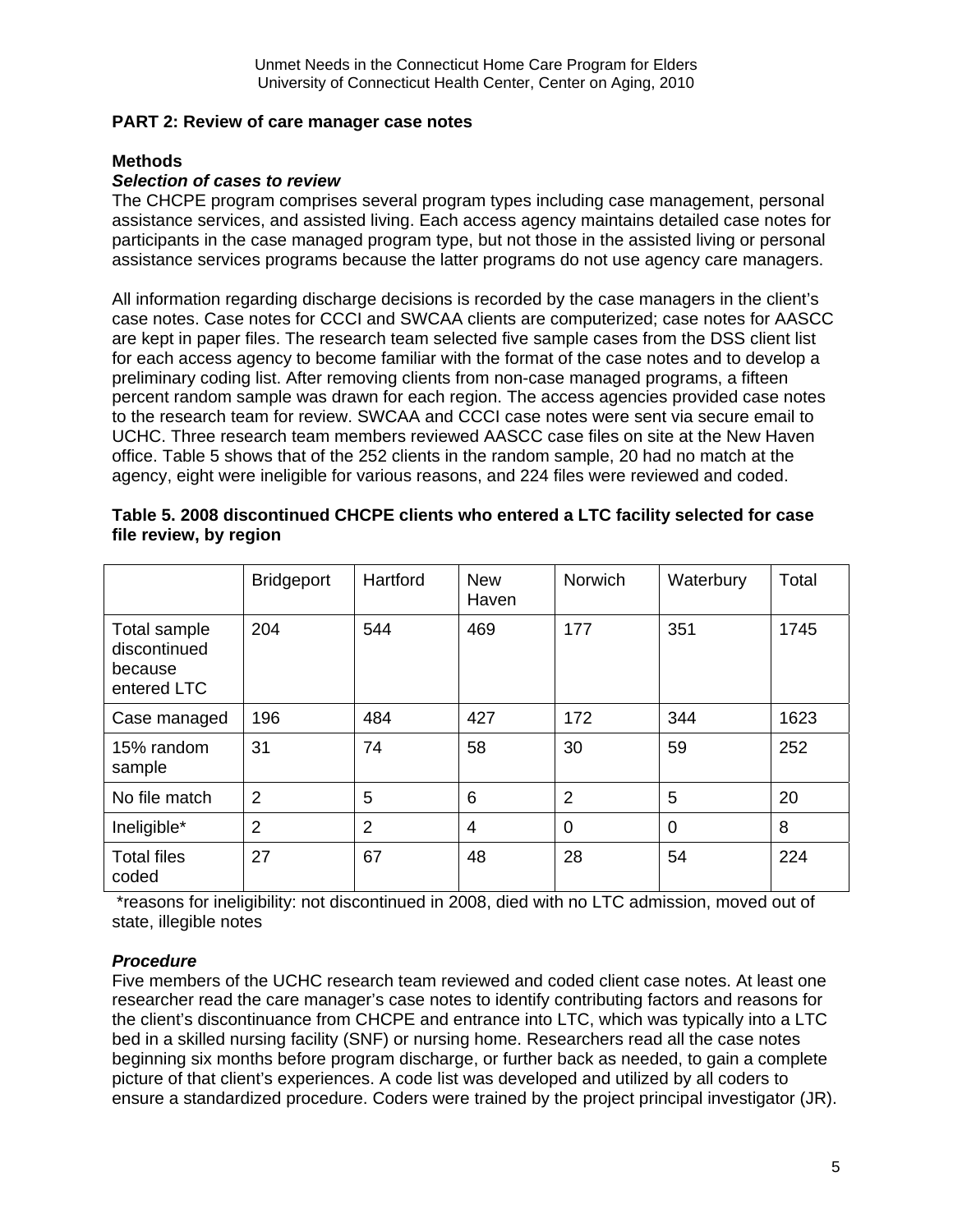Each coder's first three cases were also coded by another member of the research team and then the codes were compared and agreed to by consensus, ensuring that they applied codes uniformly.

#### *Code list development*

The principal investigator (JR) and the project consultant (LC) developed an initial code list based on the initial review of the 15 sample case files provided by the access agencies. The initial code list was also informed by results from the three care manager focus groups, described in Part 3. The entire research team reviewed and refined the code list. After each coder had used the code list with three to five case files, the code list was refined again resulting in the final list of 25 codes (28 including sub-codes), displayed in Table 6. The codes identify issues that came up during the six months preceding program discontinuance. All but one code describe situations specific to the client. Code 21, "At time of discharge from CHCPE, no discussion of additional CHCPE services noted", was used to distinguish between cases where care managers documented suggestions of additional CHCPE services that might have addressed the other issues, and cases where this discussion was not noted.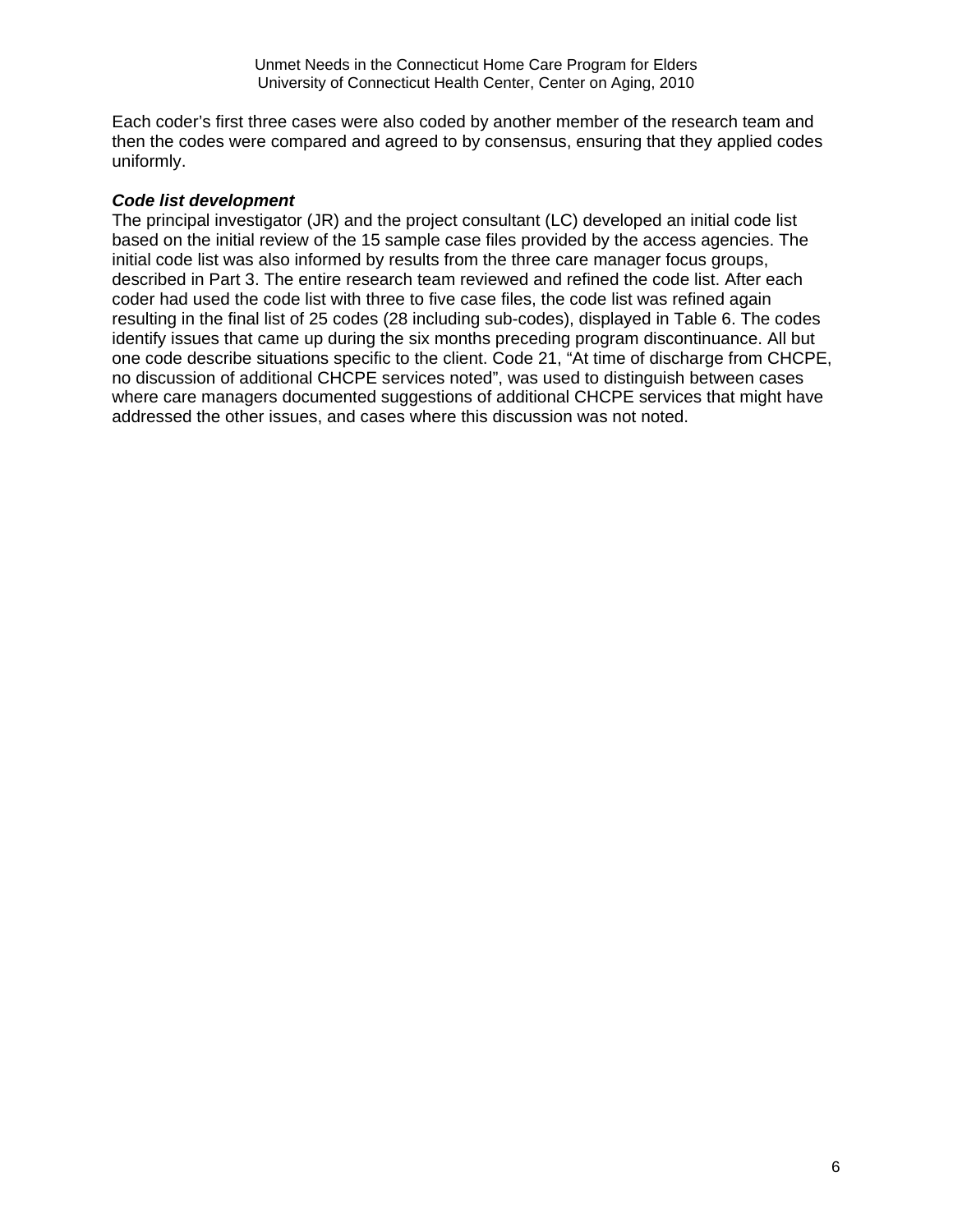## **Table 6. Code list for CHCPE discontinuances due to entering LTC**

- 1. Needs more services than can be provided (e.g., 24 hour supervision)
- 2. Fall
- 3. Acute illness onset leading to need for more assistance 3a. hospitalization (includes ER visit)
- 4. Chronic illness worsening leading to need for more assistance
- 5. Lack of family/informal supports
- 6. Family requests initial or continued placement
- 7. Family fear of client being alone
- 8. Family cannot continue to provide care (burned out)
- 9. Family cannot provide additional care needed (after a health status change) 9a. client's health status change
	- 9b. family member's health status change
- 10. Family refuses services doesn't want staff in home
- 11. Client requests placement
- 12. Client refuses existing services
- 13. Client refuses new services
- 14. Client isolation/loneliness
- 15. Paid help unreliable (no shows, etc)
- 16. Dissatisfaction with services (e.g., doesn't like Meals on Wheels food)
- 17. Need for assistive technology/medical equipment
- 18. Need for PCA e.g., one person to do multiple levels of care (e.g., companion & HHA)
- 19. Need for other services not available in CHCPE
- 20. Client goes to NH for rehab/short term recovery
- 21. At time of discharge from CHCPE, no discussion of additional CHCPE services noted
- 22. Care manager recommends NH placement
- 23. Mental health/substance abuse issues
- 24. Client not compliant with meds
- 25. Legal issues (e.g., issues with conservators, criminal charges)

### *Analysis*

All applicable codes were assigned to each case reviewed. The total number of times each code was assigned out of the total 224 cases reviewed was tallied and a percentage was calculated. Percentages were also calculated for each code by region.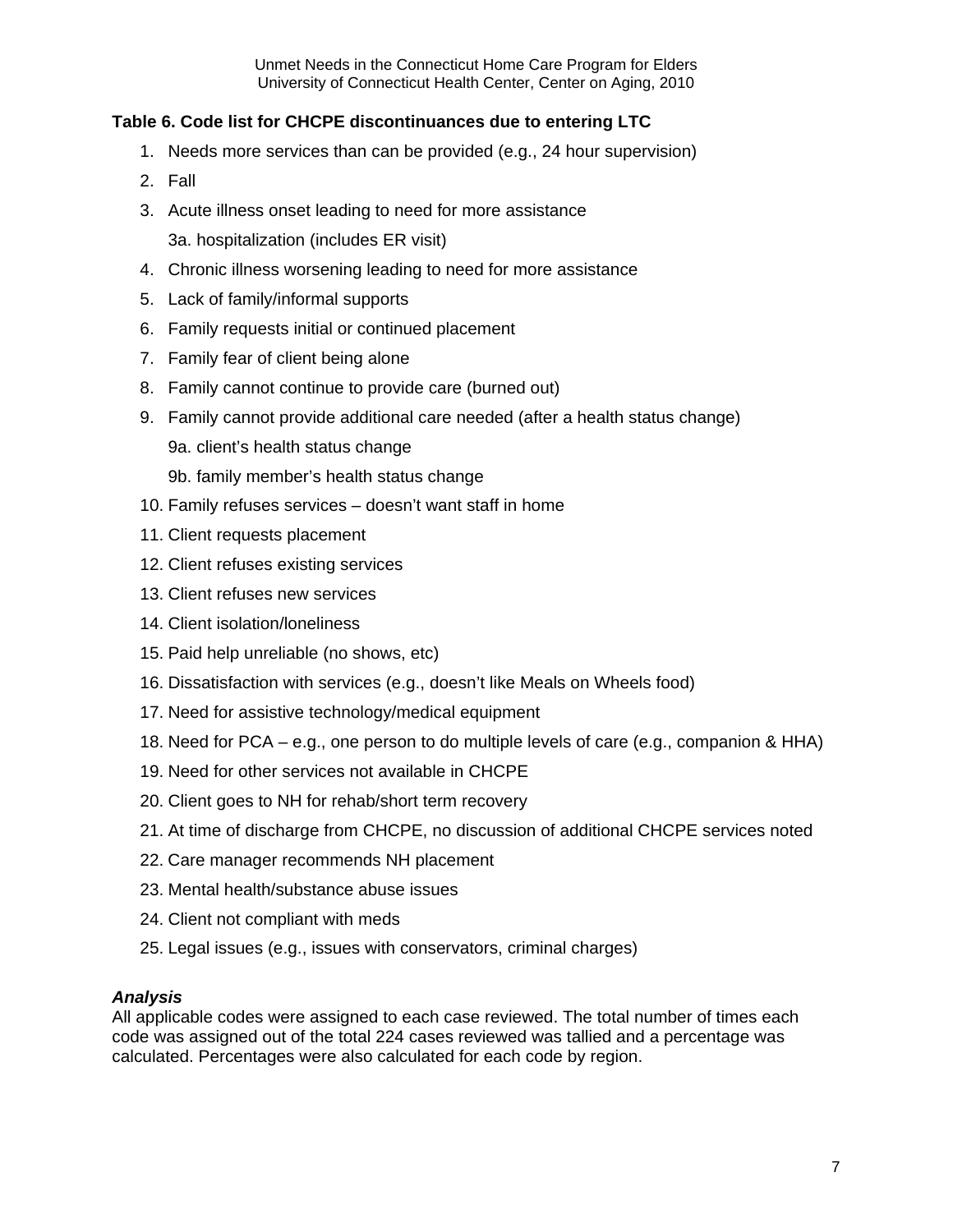### **Results**

All of the codes from the code list were utilized for at least one case. On average, each case received 6 codes with a range from 2 to 13 codes per case. Table 7 shows the codes assigned from most common to least, and the percent of cases that received each code. Appendix 1 shows the regional breakdown of the assigned codes.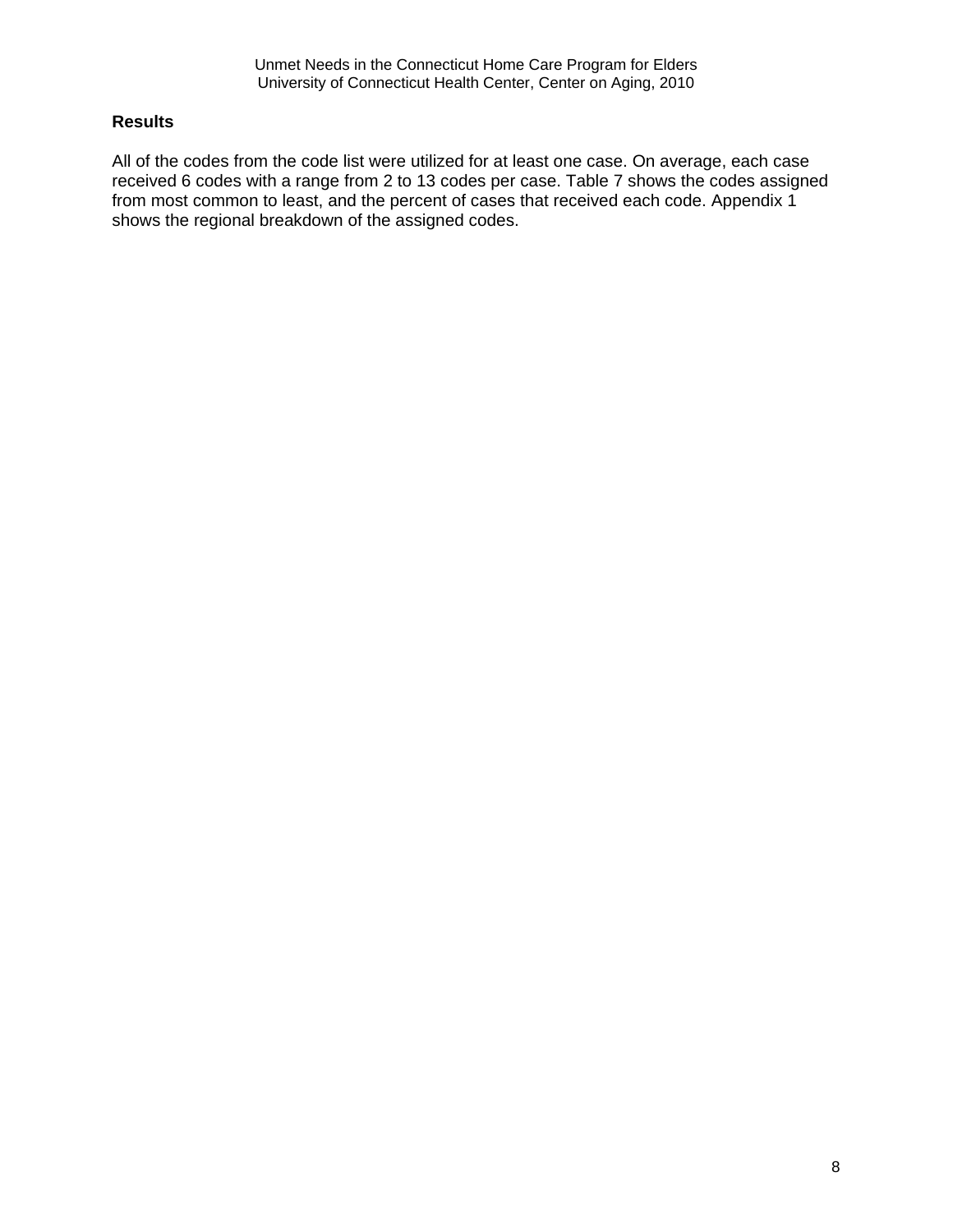|  |  |  |  | Table 7. Contributing factors for CHCPE discontinuances due to entering LTC |  |  |
|--|--|--|--|-----------------------------------------------------------------------------|--|--|
|--|--|--|--|-----------------------------------------------------------------------------|--|--|

| <b>Code description</b>                                                     | <b>Percent of cases</b><br>with this code |
|-----------------------------------------------------------------------------|-------------------------------------------|
| Hospitalization (includes ER visit)                                         | 80                                        |
| Needs more services than can be provided (e.g., 24 hour supervision)        | 62                                        |
| Client goes to NH for rehab/short term recovery                             | 62                                        |
| Family requests initial or continued placement                              | 54                                        |
| Chronic illness worsening leading to need for more assistance               | 53                                        |
| At time of discharge from CHCPE, no discussion of additional CHCPE          | 47                                        |
| services noted                                                              |                                           |
| Fall                                                                        | 35                                        |
| Client's health status change                                               | 31                                        |
| Acute illness onset leading to need for more assistance                     | 30                                        |
| Mental health/substance abuse issues                                        | 20                                        |
| Lack of family/informal supports                                            | 18                                        |
| Family cannot continue to provide care (burned out)                         | 18                                        |
| Family cannot provide additional care needed (after a health status change) | 17                                        |
| Family fear of client being alone                                           | 14                                        |
| Client requests placement                                                   | 14                                        |
| Family member's health status change                                        | 13                                        |
| Care manager recommends NH placement                                        | 11                                        |
| Client not compliant with meds                                              | 8                                         |
| <b>Client isolation/loneliness</b>                                          | $\overline{7}$                            |
| Legal issues (e.g., issues with conservators, criminal charges)             | $\overline{7}$                            |
| Client refuses existing services                                            | 5                                         |
| Client refuses new services                                                 | 4                                         |
| Dissatisfaction with services (e.g., doesn't like Meals on Wheels food)     | 4                                         |
| Need for other services not available in CHCPE                              | $\overline{4}$                            |
| Paid help unreliable (no shows, etc)                                        | 3                                         |
| Need for PCA - e.g., one person to do multiple levels of care (e.g.,        | 3                                         |
| companion & HHA)                                                            |                                           |
| Family refuses services - doesn't want staff in home                        | $\overline{2}$                            |
| Need for assistive technology/medical equipment                             | $\overline{2}$                            |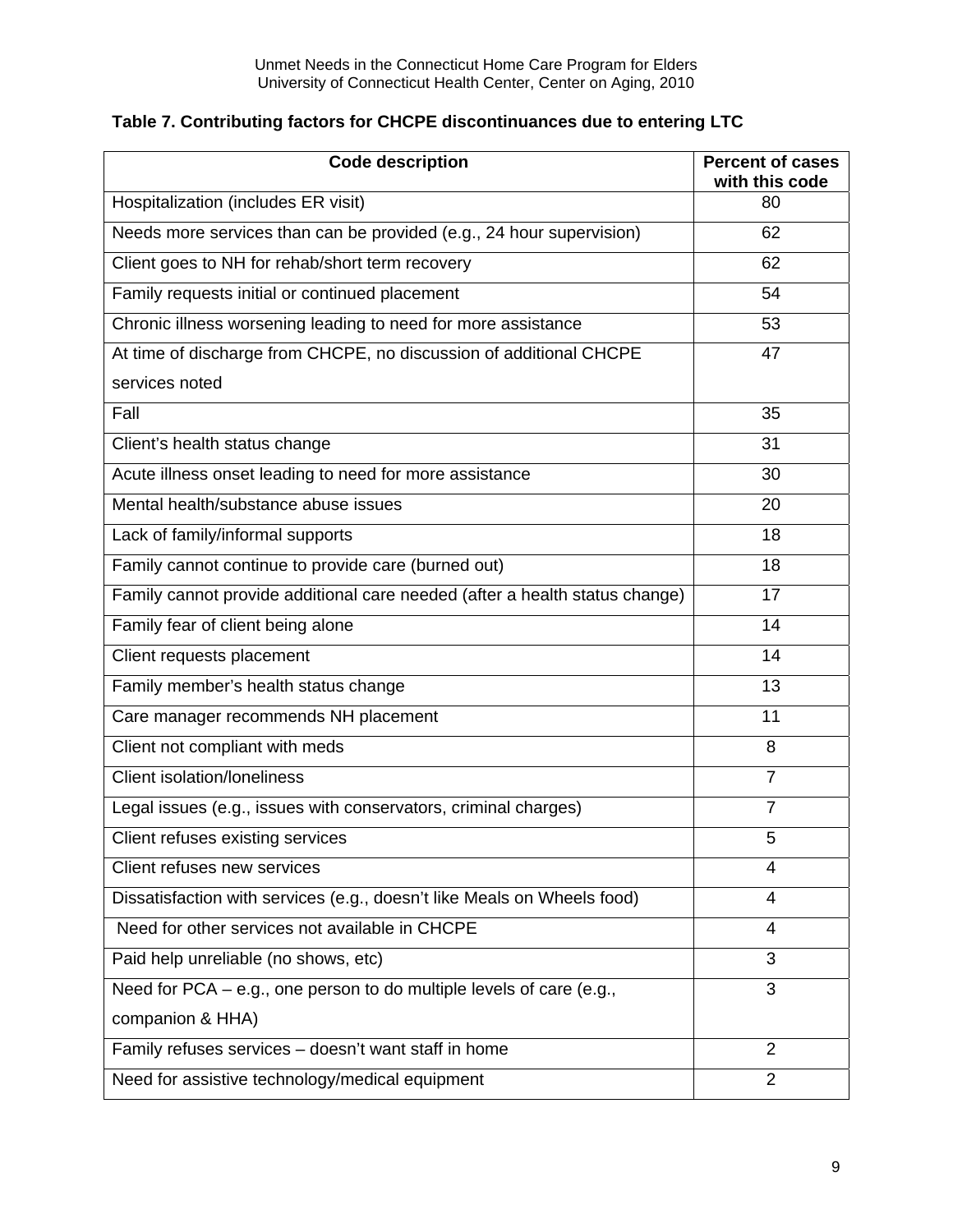A wide range of factors contributed to a move to a long term care facility and subsequent discontinuance from the home care program. While these factors include changes in health status, as might be expected, other influential conditions include family availability and attitudes as well as CHCPE program limitations. In a large majority of cases (80%), clients had gone to the emergency room or stayed overnight or longer in a hospital in the preceding few months. About two-thirds (62%) of care managers noted that the client needed more services than could be provided by the program, typically 24 hour care or supervision. Further, a few care managers specifically noted that the client would benefit from having a flexible care provider who could do varying levels of care, such as a personal care assistant (PCA), which was not an available service in the program. About two-thirds (62%) had had a short term rehabilitative stay in a nursing home in the preceding months. Over half of the case files (54%) noted that a family member had requested either an initial move to a nursing home or that the client remained long term in a nursing home following a short term stay. Over half of the case files (53%) also noted worsening of a chronic illness.

Other frequent triggers to discontinuing the program and entering long term care include falling and the acute onset of a health problem or illness which both occurred in about one-third of the cases reviewed. Twenty percent of clients had mental health or substance abuse issues. In addition to mental health diagnoses and substance abuse issues, some clients had behavioral symptoms of dementia such as aggression or delusions, which care managers and families found particularly difficult to handle. Care managers and families both need more training and resources to work with clients with these conditions.

Almost one-fifth of clients lacked any family support and care managers noted family members were burned out or overwhelmed by the caregiving demands in another 18 percent of cases. In an additional 17 percent of cases, family members were not able to provide care after a significant change in the client's health status. Fourteen percent of clients' family members expressed fear about the client living alone, and 13 percent of clients' family members could not provide support due to a change in their own health.

A handful of factors were relatively rare in the cases reviewed, at least as noted by care managers. Fewer than five percent of cases described clients or families who refused either new or ongoing services, or who were dissatisfied with services. Problems with unreliable care providers were noted in only three percent of cases. The need for unavailable medical equipment or assistive technology only arose for two percent of clients. Because it is not currently a covered service under the program, it is likely that care managers are not familiar with the wide range of assistive technology that could potentially benefit their clients, and therefore did not refer to it in their case notes. However, if the program did allow for assistive technology and provide training to care managers, this service could potentially enhance care plans significantly.

Care managers have to balance myriad factors for each client to put together a care plan which can support that client in the community. In 11 percent of the reviewed cases, the recommendation to move to a long term care facility came directly from the care manager. Yet more often, care managers continue to work to keep clients in the program by arranging services that will allow them to return to the community even after they have gone into a nursing home. About half of the case notes document discussions held with clients or family members at the time of discharge from the program. These discussions explained either additional CHCPE services that could be put in place to keep the client at home or bring them home from a short term nursing home stay, or procedures for re-applying to the CHCPE when the client was ready. In cases where no such documented discussions took place at the time of discharge from the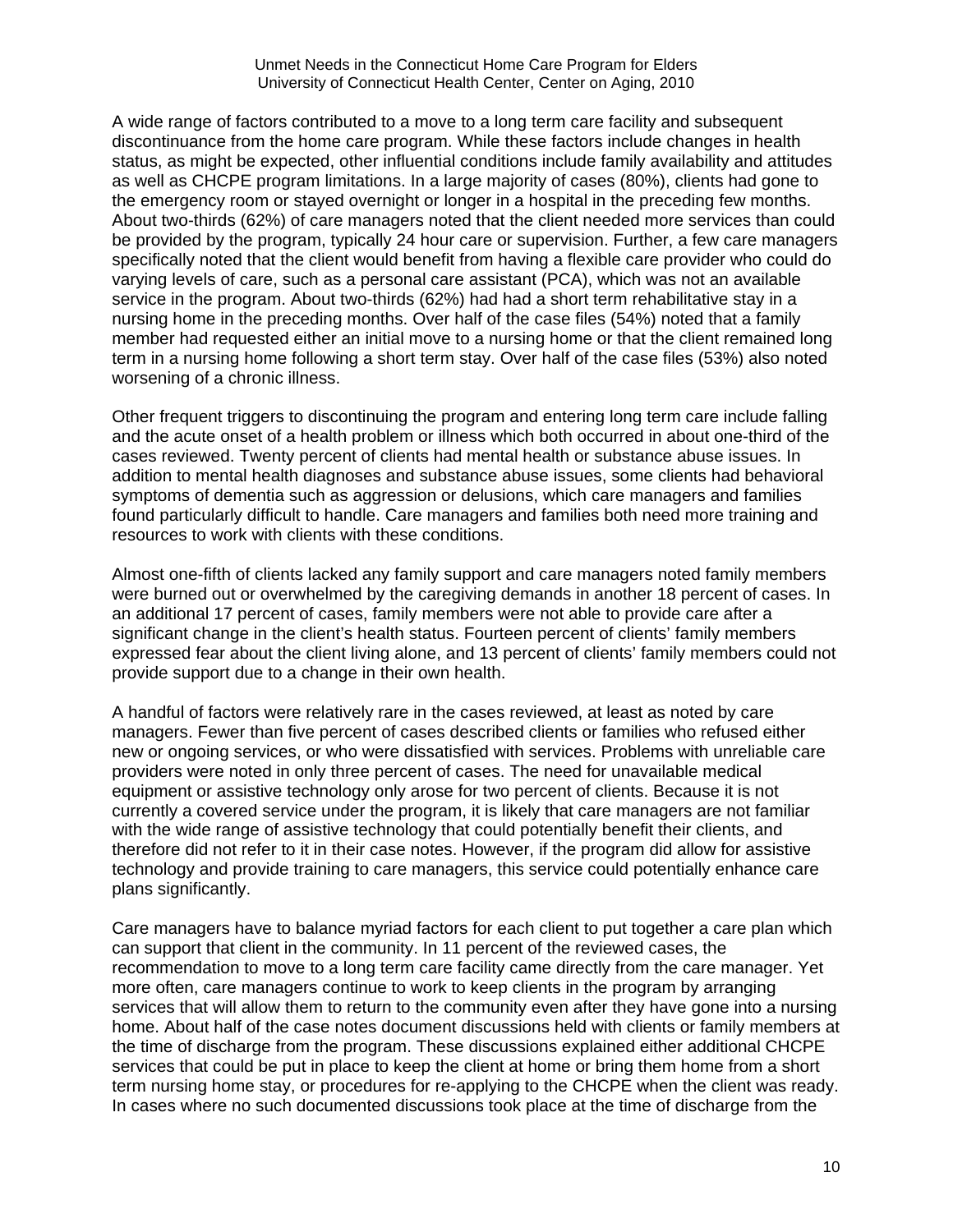CHCPE (47%), it was often clear why the client could no longer benefit from home care or why the family could no longer support them at home. In some cases, however, it was unclear why care managers did not note additional services that might assist a client in remaining eligible for home care. It is possible that if these discussions occur in all cases poised for discharge to enter LTC, more clients would stay in the program. Care manager training could include strategies focused on identifying and problem-solving for clients at risk of discontinuance, based on the triggering factors identified in this study.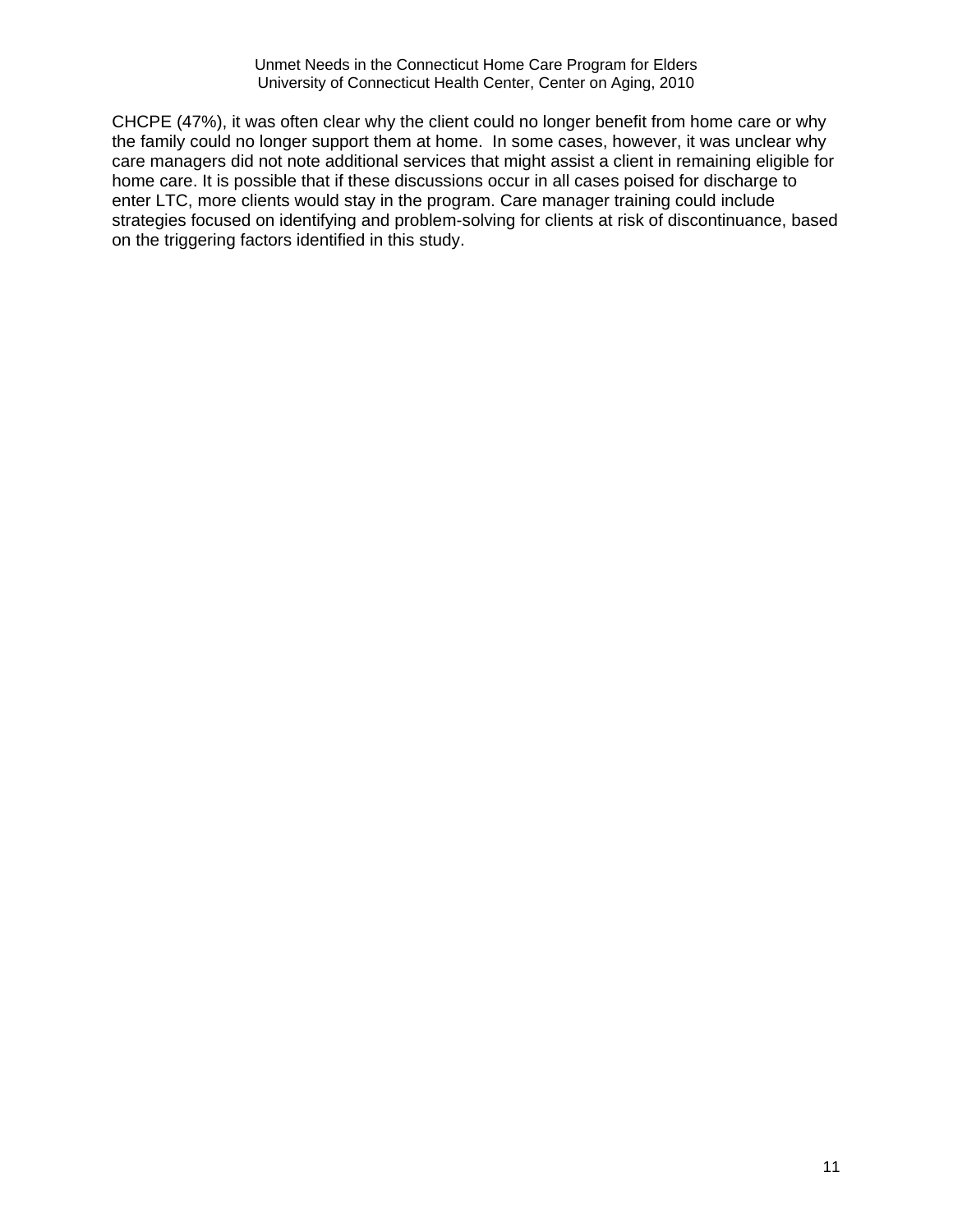### **PART 3. Views and Experiences of Access Agency Care Managers**

### **Methods**

#### *Recruitment*

Participants were recruited in collaboration with each of the three access agencies which are contracted by the Department of Social Services to provide care management services to participants in the CHCPE: CCCI, AASCC, and SWCAA. Directors from each access agency were contacted via email and telephone and invited to participate.

All three access agencies agreed to participate in the study, including hosting their agencies' focus groups and recruiting the participants. The agencies were each asked to recruit six to eight care managers and at least one care manager supervisor, and were encouraged to include regional and ethnic diversity. One focus group was held at each agency.

Three focus groups were conducted during June and July, 2009, with a range of 7-9 participants per session, for a total of 24 participants. This number of participants (the "sample size") is consistent with established standards for focus group research (Morgan, 1998), and represents the experiences of the three access agencies that serve the entire state of Connecticut.

#### *Description of participants*

Over half of the participants in each focus group were care managers or care manager team leaders, lead coordinators, or supervisors. One agency regional supervisor also attended. Other participants included those in nursing, mental health, and clinical care quality assurance. They were highly diverse with respect to their professional background and expertise, with bachelors and masters level training in human services, social work, gerontology, sociology, psychology, nursing, education, recreation, substance abuse counseling, and public health. Their work experience included home health care, hospitals, nursing homes, engineering, human service agencies, mental health care, and care management. Longevity of employment at the current agency ranged from 9 months to 21 years.

| <b>Site</b>                  |                 |                                                       |                        | Total participants per program type          |                                |                       |
|------------------------------|-----------------|-------------------------------------------------------|------------------------|----------------------------------------------|--------------------------------|-----------------------|
|                              | Care<br>manager | Care manager<br>team leader or<br>lead<br>coordinator | Regional<br>supervisor | Nurse or<br>clinical<br>quality<br>assurance | Mental<br>health<br>consultant | Total<br>participants |
| <b>SWCAA</b>                 | 4               | 2                                                     |                        |                                              |                                | 8                     |
| <b>CCCI</b>                  | 5               |                                                       |                        |                                              |                                |                       |
| <b>AASCC</b>                 | 6               | 2                                                     |                        |                                              |                                | 9                     |
| <b>Total</b><br>participants | 15              |                                                       |                        | 3                                            |                                | 24                    |

### **Table 8. Strata and sample size for focus groups**

### *Procedure*

Focus groups were conducted in accordance with established methods (Morgan and Kruger, 1998; Kruger and Casey, 2000) at the access agency office locations at a time convenient for participants. They were approximately one hour in duration. All groups were led by an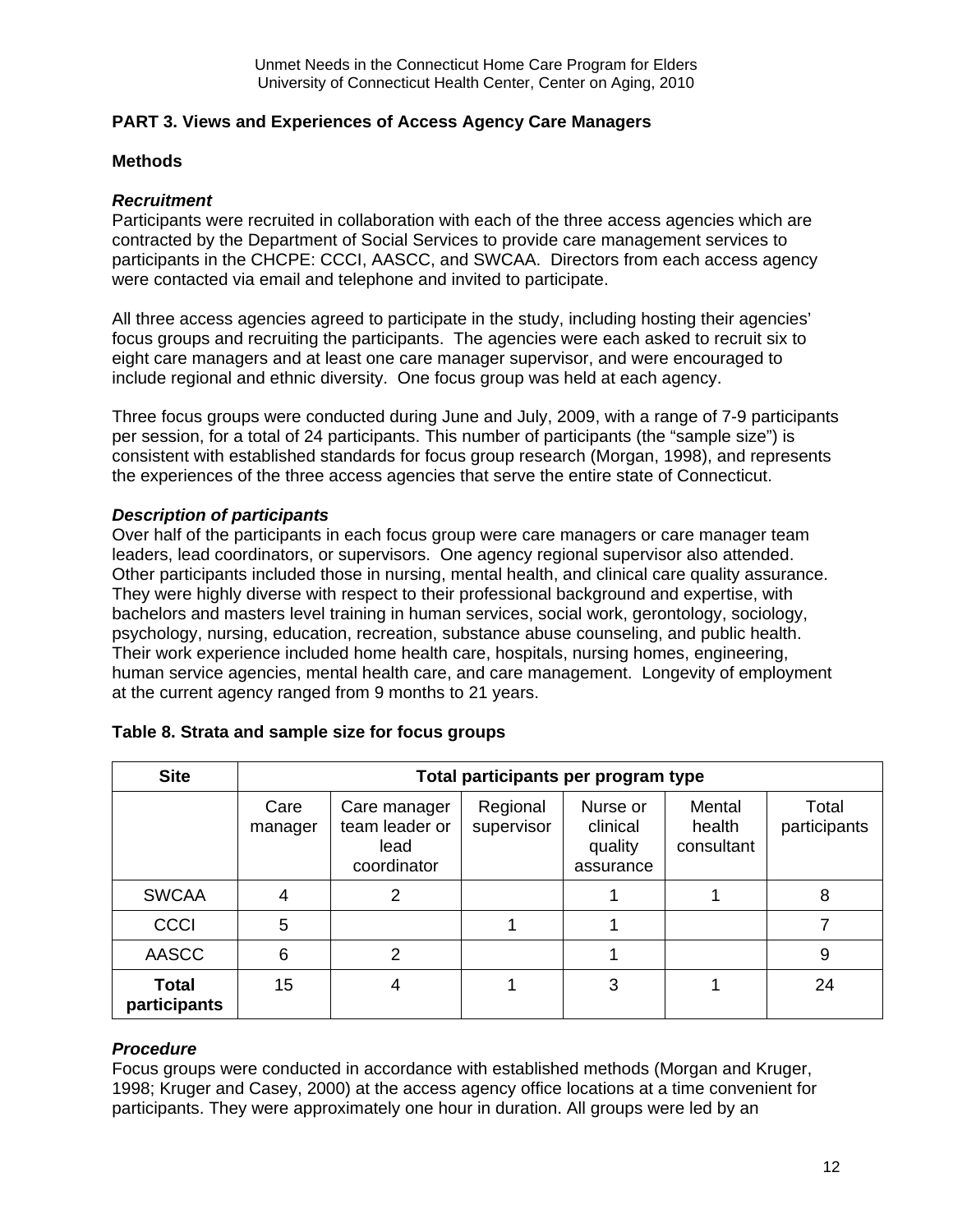experienced focus group moderator (LC), and experienced co-facilitator (MP) who managed all logistics, note taking, and recording observational data. An audiotape was made of each session to allow for clarification of points and preparation of transcripts for computerized analysis. Participants were assured that their participation was voluntary, data would only be reported in the aggregate, and they would not be identified in any way. All protocols were reviewed and approved by the University of Connecticut Health Center Institutional Review Board.

## *Data collection tool*

A series of guiding questions with structured probes was developed, used a "tunnel" format, opening with an introductory, non-threatening question and moving to increasingly more substantive issues, following the approach defined by Kreuger and Casey (2000). Participants were asked to recall two of their most challenging cases during the prior year (one client who was cognitively intact and the other with cognitive impairment), who they felt might have been able to remain in the program but ultimately had to move into a nursing home. They were asked to describe what occurred as they tried to arrange necessary services and supports. Subsequent topics for discussion included perceived obstacles to keeping clients in the community and program supports that would be most useful in being able to support clients in the community (Appendix 2).

### *Analysis*

Recorded data were transcribed and formatted as a single transcript per session. Systematic, verifiable analysis was accomplished through a number of strategies, including consistent use of the discussion guide, audio taping and independent professional preparation of the transcripts, standardized coding and analysis of the data, use of researchers with diverse background for analysis and the creation of an analysis audit trail to document analytic decisions (Curry et al., 2009; Mays and Pope, 1995; Miles and Huberman, 1994). Emergent themes were compiled to characterize core issues regarding participant experiences and perceptions. *Please note that participants have been assured of the confidentiality of their statements; information reported here must be protected accordingly.*

## **Results**

The results of the focus groups are presented as follows. The first section includes three composite vignettes in order to illustrate some common scenarios described by the care managers in the group. The next section reports unmet needs of clients who entered LTC and left the CHCPE. This section is organized by themes and presents quotes from the focus groups to illustrate the identified themes.

### *Composite Vignettes*

The following three vignettes describe various circumstances and trajectories experienced by CHCPE clients who were discontinued from the CHCPE program because they moved into a nursing facility. They represent a composite of CHCPE client characteristics and situations, as described by focus group participants, but none are real individual clients. The vignettes are intended to illustrate both the complexity and diversity of service needs, as well as the critical role of both formal and informal supports in maintaining CHCPE clients in community settings.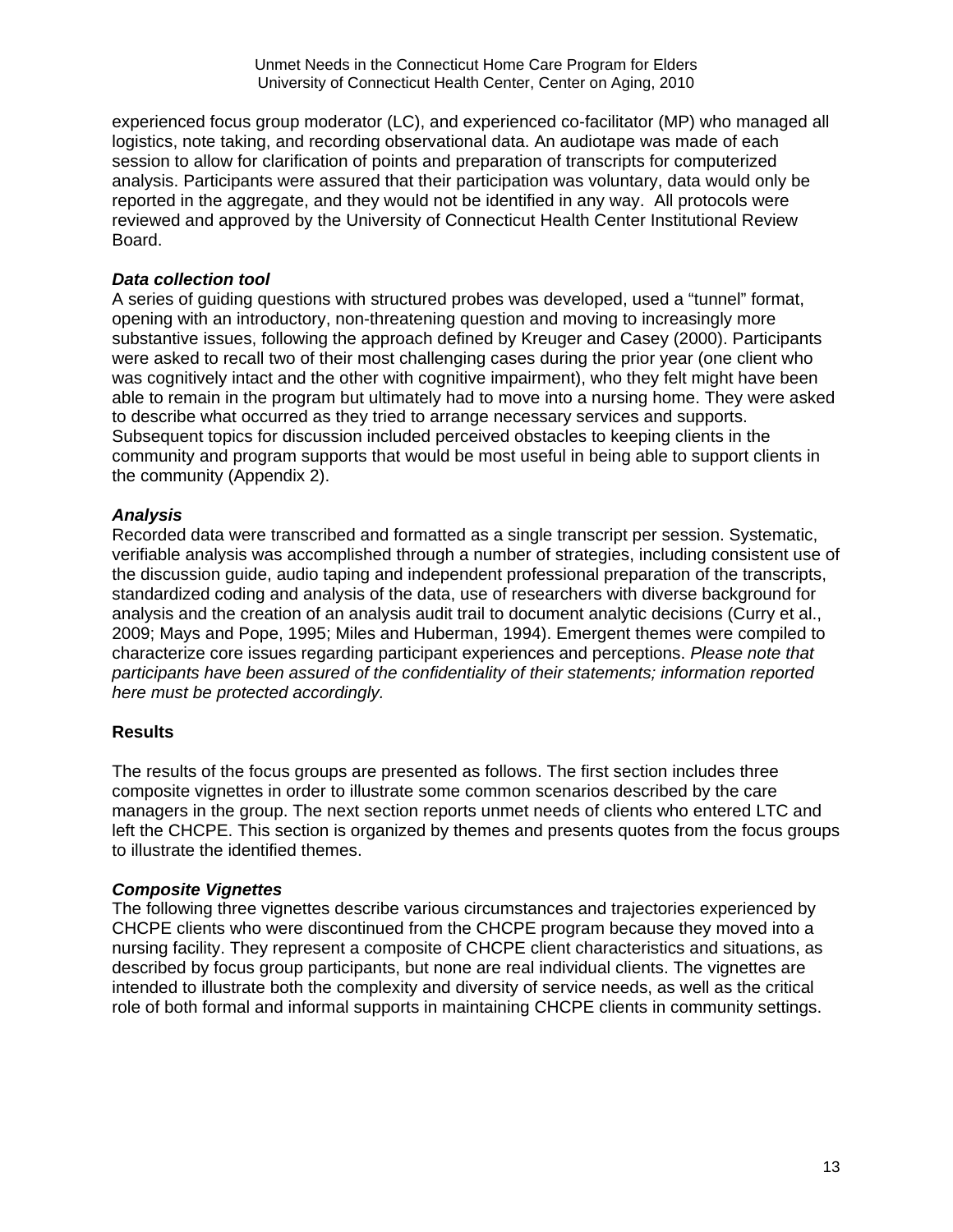#### Cognitively intact

At age 86, Mary still lives by herself. She is unable to drive or do physical chores due to her physical health problems. She is obese, diabetic, and has high blood pressure, and finds it very taxing to even get around her home.

Her daughter has been coming by at least once a week, bringing groceries, doing household chores, and taking her to appointments. One day she finds her mother on the floor, where she had been since falling the day before. After going to the hospital for assessment, Mary is discharged to a nursing home as she now cannot walk, and her home is not wheelchair accessible. During this time, she is prescribed insulin, as the oral medication is no longer controlling her diabetes.

Mary is very upset to be in a nursing home and calls her daughter every day, saying she just wants to go home. Distressed by the situation, the daughter brings Mary home to live with her, with care provided under the CHCPE. Now using a walker, Mary also needs supervision with walking and assistance with transferring. However, Mary's daughter works during the day and has two children, so she is not available to assist Mary during the day, and finds it difficult to do so in the evening. The care coordinator arranges for a nurse to come in two times a day to give Mary insulin and change her bandage and also provides a Lifeline service. However, the local home care agency cannot provide the full amount of intermittent support that Mary needs for hands on, supervision, and companionship care. Mary falls two more times during the day when she is alone, and each time is taken to the hospital for evaluation by the emergency medical responders. The home care agency and care manager agree that given the lack of sufficient supports, it is not safe for Mary to continue living in the community, and Mary is placed in a nursing home on a long term basis.

### Mental health problems

John is 65 years old with bipolar disorder and severe COPD. He has difficulty breathing without oxygen, and needs medications for his mental and physical health problems. Currently he is living independently in an apartment on Medicaid and SSDI.

His sister keeps in touch with him sporadically. She called DSS when she visited and found that he was not taking his medications or taking care of himself. DSS referred him to the CHCPE. The waiver assessment indicated a need for medication management and supervision, especially regarding taking psychotropic medications, as well as assistance with homemaker tasks, groceries, and getting prescriptions. The care manager arranged for a nurse to come in once a week to fill up medications for the week, and homemaker services three times a week.

This arrangement worked fairly well at first. He was still finding it difficult to live independently without other structure in his life. John then stopped taking his psychiatric medications, because he "felt fine." Without these medications, he became easily agitated, verbally abusive, and threatening to his neighbors and home care staff. Eventually his nurse and homemaker both refused to go into his home for fear of their safety. His care manager worked with several agencies in the area, but could not find replacements who were willing to take his case. The apartment manager called police when he found John physically threatening another resident. John was taken to the ER. After finding no appropriate residential options which could provide the structure and daily assistance he needed, he was placed into a nursing home.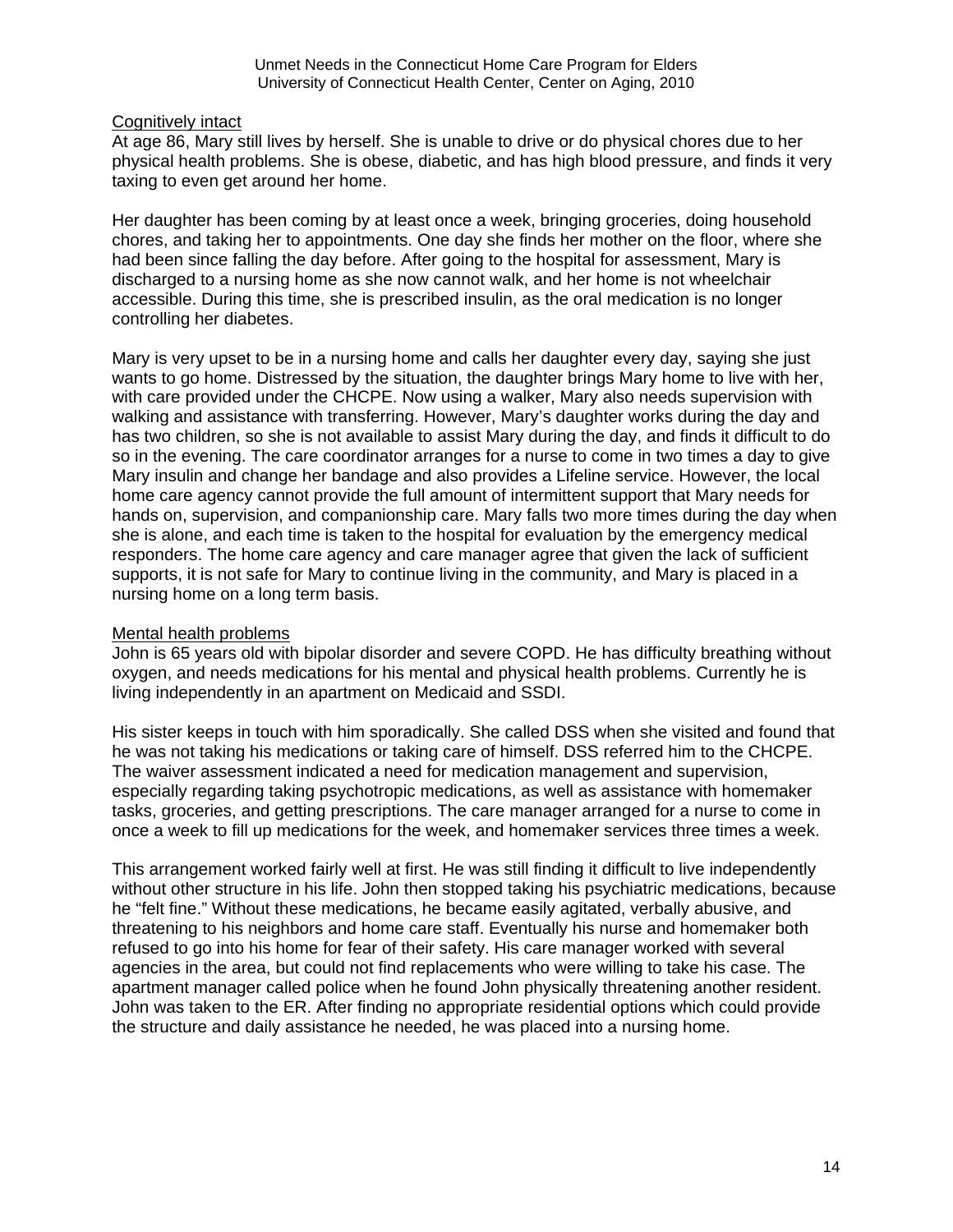### Cognitive impairment

Frank is 74 years old and has moderate dementia. Recently he has lost a lot of weight, and is now very thin and frail. He lives with his 77 year old wife, Sarah, who has osteoarthritis which makes it painful for her to walk. Their only adult child lives in another part of the country. Frank needs cueing and directions for almost all activities, and hands on care for others, like getting dressed or taking a bath. He is also becoming more incontinent, and is very active at night, pacing round their apartment.

Their current CHCPE services include a daily morning home health aide (HHA), who helps Frank bathe and get dressed, provides continence care, gets his breakfast, and goes with him for a daily walk if possible. He is also eligible for HHA services 5 evenings a week. However, due to a shortage of HHAs in the area, the local home care agency can only provide this service to him two evenings a week. Instead, Frank has a companion for the other 3 evenings. The companion tries to engage Frank and distracts him if he begins to pace or tries to wander outside. However, she cannot provide incontinence care, nor can she help him get into his night clothes when he needs assistance.

When the home health aide is not there, Sarah takes care of her husband, and also does the grocery shopping, cooks the meals, pays the bills, and takes care of other household duties. It is difficult for her given her osteoarthritis, but she does the best she can.

One day when grocery shopping with Frank, Sarah slips and falls, breaking her hip. The ambulance takes Sarah and her husband to the hospital. While Sarah is having emergency surgery, Frank, totally disoriented, wanders off. A police officer finds him and takes him back to the hospital. The hospital determines that he would not be safe alone at home and arranges for him to go to a nursing home with a dementia unit.

Sarah is discharged to the same facility for short-term rehabilitation. She goes to see her husband, but he seems to have declined since she was hospitalized, and she cannot engage him in conversation. One week later, she is ready to go home with outpatient physical therapy. However, Frank now needs more hands on help than before. He now is totally incontinent and has become more withdrawn and less responsive, even with Sarah. Sarah now has limitations to the care she can give him and the waiver services do not provide for 24 hour care. Consequently, Frank cannot come home, and becomes a long-term resident at the nursing home.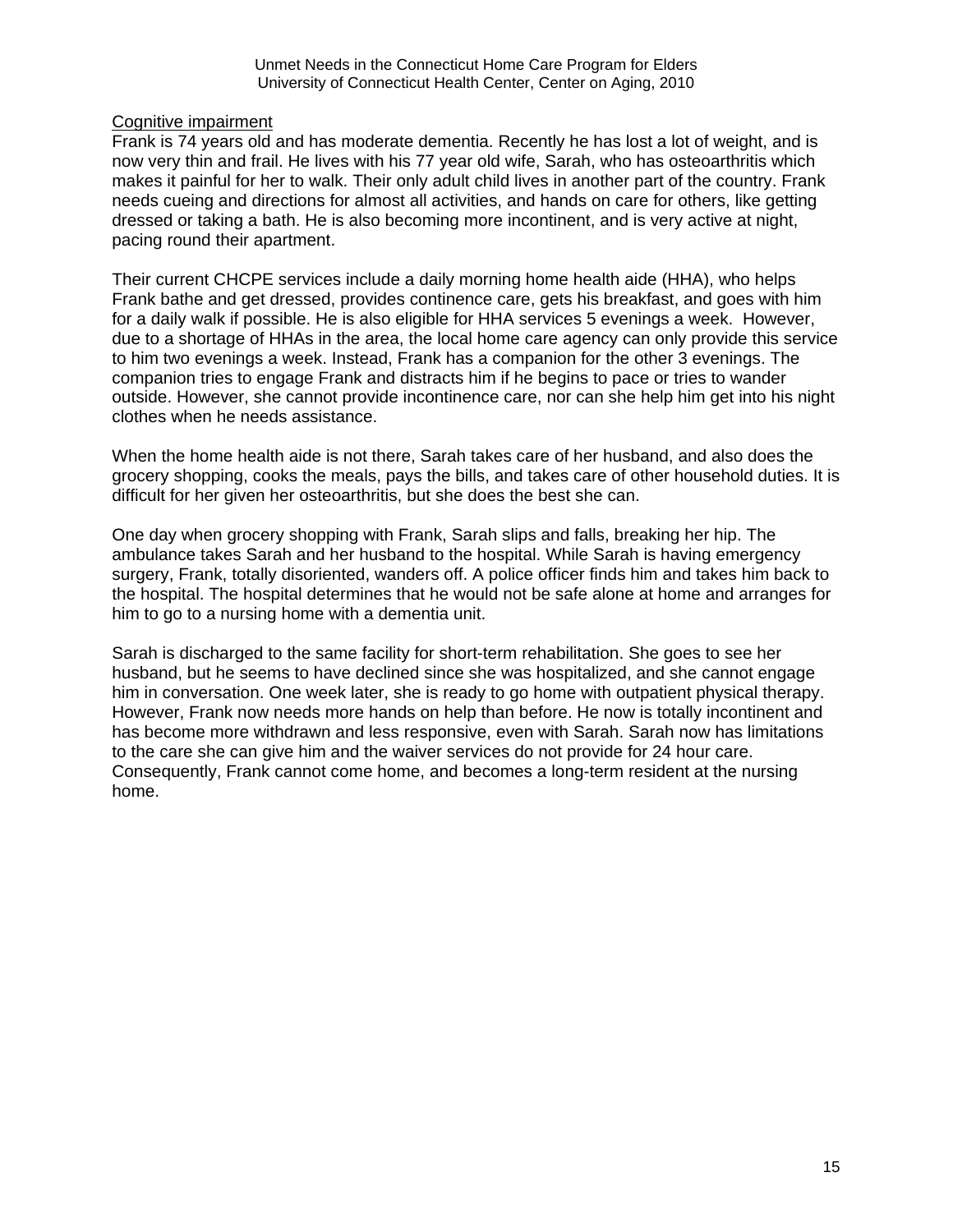### *Unmet needs*

Participants described a wide range of unmet needs for clients, including both formal and informal supports, as well as related considerations such as housing and quality of care (see Table 9). Certain issues were discussed at greater length and with comparatively more intensity. Although these narrative data cannot be quantified or ranked, they are presented in an order that reflects the relative urgency or importance from the participants' perspectives.

#### **Table 9. Unmet needs identified by access agency care managers**

Inadequate or no informal support

Inadequate availability of home care personnel for shifts other than regular day hours, such as evening, overnight, weekends, or personnel available for short, intermittent care

Lack of more flexible, intermediate service provider to provide mixed level of care

Inadequate mental health and substance abuse services and supports

Inadequate supportive housing that is affordable, accessible, and available to client

Inadequate resources to manage increasing number of highly complex cases

Inadequate adult day programs and family member respite services

Inadequate or lack of transportation, especially assisted transportation

Shortage of homecare agencies, home health aides, and a high quality, diverse workforce

Limited funding

### Informal supports

The role of informal supports in providing care for individuals living in the community and vulnerable to potential relocation to a nursing home cannot be understated. However, because this report is intended to inform program and planning efforts for formal services, the informal care section is presented following the formal care section.

### Formal supports

Challenges in accessing formal supports were discussed at length and in detail. Most pressing was the inadequate availability of home care personnel (especially home health aides) for nights or weekends, as well as for intermittent or quick care. Care managers also shared frustrations regarding the lack of home care staff who can provide a mixed, intermediate level of care. Participants also reported an insufficient supply of specific types of services, including mental health services, supportive housing, adult day programs, respite services, and transportation. Finally, in each group, care managers reported feeling at times overwhelmed trying to address the complexity of client needs with limited services and funding constraints.

A. Inadequate availability of home care personnel for shifts other than regular day hours, such as evening, overnight, weekends, or personnel available for short, intermittent care.

In describing their most difficult client cases, care managers unanimously agreed that a core challenge is to secure agency-based care in general, particularly for shifts outside of regular day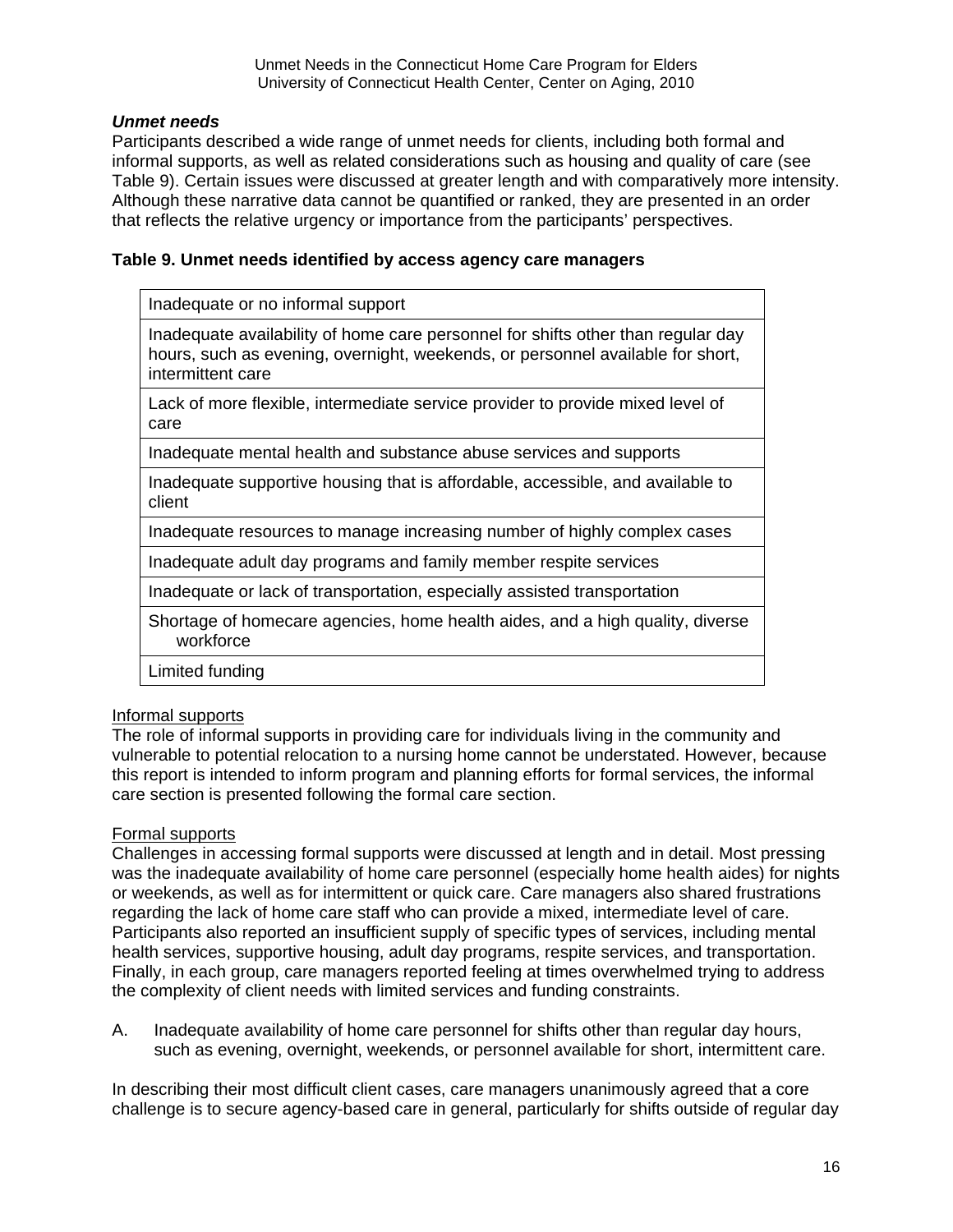hours. They experienced difficulty finding evening, nighttime, and weekend care, and found no services available to provide short intermittent care.

"When you work in a hospital [or] you work in a nursing home, the workers are mandated weekends and nights. There isn't that same mandate in the community. So there is a huge gap in trying to give someone evening hours and weekend hours – and that is something that people need. Care doesn't stop… the agencies draw their employees by how flexible they are – you tell us the hours you want to work, you tell us the hours when you are available. So everyone works 7 'til 3 or 9 to 4 – no weekends no nights. But, we're getting people who are having increasing needs, and we need people to work weekends, we need someone to go there and help them to get to bed, and then they would be fine. But, you know, families are not always available. That and the fact that there are such a limited number of people in the agencies."

B. Lack of more flexible, intermediate service provider to supply a mixed level of care.

The need for an additional level of provider to deliver a diverse array of hands on care also emerged as a recurrent issue. Care managers identified a need for a new caregiver category with pay and training at least commensurate with home health aides which would combine activities currently limited to different types of care providers. The exact care needed would differ throughout the day, and might include assistance such as personal care, assisted transportation, physical assistance, homemaker, companion, and money management.

For example, this type of provider could help the client get up, bathe, and dress; cook breakfast and clean up; physically assist the client into the car and provide transportation to the doctor's, errands, etc.; perform personal care even if not at home; and provide companionship and supervision. The care managers described this role as something offered through agencies, rather than self-managed Personal Care Assistant (PCA) services. However, PCA services might be another alternative solution for this issue.

"I was just thinking of a case that I had last year, a very difficult one… She had severe COPD, continuous oxygen, could not manage her medications regime. Her son was retired and lived locally, but did not want his life to be focused on taking care of his mother. So we tried to provide her with a care plan, and she was just so afraid where she couldn't stay at night. She would call in the middle of the night. She would fall out of bed, sometimes intentionally. Back and forth to the ER, back and forth to facilities for short-term rehab – she just couldn't do it. That was with available help. And it just didn't work out. She was State also. Sometimes, you need more than that one thing. Home health aides are limited. She would need a PCA during the day. Two hours every other day, and mornings, usually can't come in the evening.

### *So if you had had a blank check for this person, what would you have tried to put in place to keep her home safely?*

[She could] get 12 hours a day, with that blank check. Most of the money would be spent on a PCA where they could do the cooking, transferring, personal care. Let the family do the overnight, if her son was still willing to do the night care, checking in on her."

Care managers recounted having clients whose care needs fluctuate throughout the day, presenting a challenge to arrange for the most suitable caregiver to be able to meet the client's differing needs.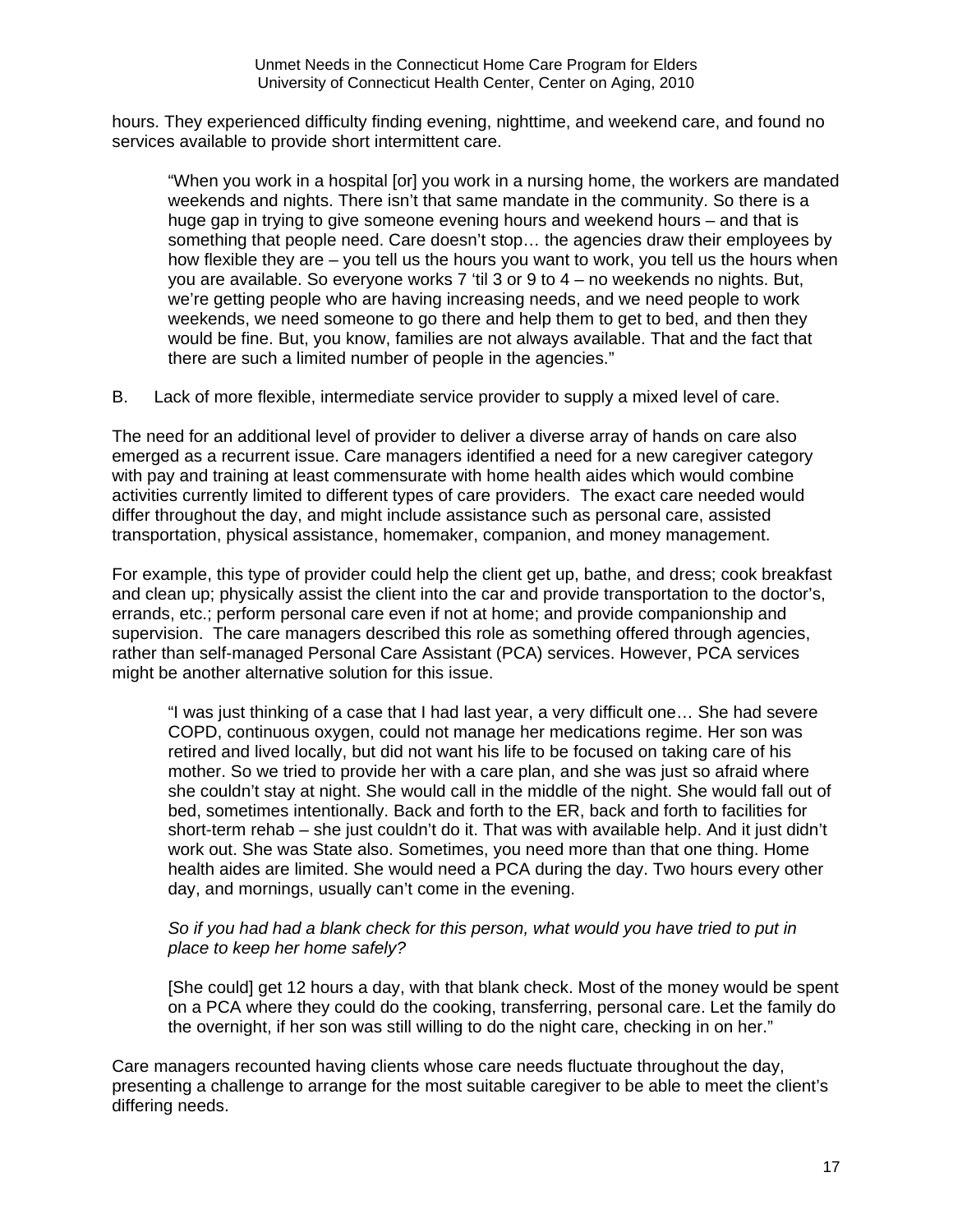"There are not a lot of full service agencies anymore and for people who have multi problems. They need a home health aide for hands on care, they need homemaking for cooking, cleaning, laundry, shopping, and they need companion for being there. And if somebody needs hands on care intermittently during the day, you need a full service agency. You can't split up and have one agency send in somebody for an hour an hour and a half to do a bath.

Nor do you want three people running in.

Exactly. For an Alzheimer's client it's very problematic."

"I have a male in a nursing home right now who needs hands on. His family wants him home, but he will only get one to two hours of home health aide care, but he needs eight hours hands on. If can't get enough services, he cannot go home. And now under Medicare he will be getting less services. That is a problem. They need so much hands on, but nobody can do it. "

And this exchange reflects the frustration of care managers trying to piece together levelappropriate services within budget constraints and limited availability of providers:

"I have a client right now with kind of the same issue that's in a nursing home right now for short term. The family wants to take him home, but they're saying, 'Well how much help can he get?' And he needs hands on, and I said, 'Well he's going to get an hour, maybe two a day.' And they're saying, 'Well what about the rest of the day?' And I said, 'I can do a companion. That's all I can do.' You know, we can't do eight hours of home health aide, and that's what he needs, is hands on.

### *So what will happen with that case do you think?*

Well, he may end up staying, you know, if we can't get him home with enough services in place. And if he got on to Medicare, he'll probably get even less than what I was able to give him, so that's the problem. They need so much hands, on nobody can do it. What good is a companion sitting there if they can't help him? And we have a few agencies who will split services for us so they will put in one person who will be half home health aide, half companion, half homemaker, but those are very few."

#### *Describe that. You mean they do an hour at a home health aide rate?*

Well, say we put in a five hour block. Maybe two hours is a homemaker, and one hour, and so, you can save money that way. But the person is certified so they can do some personal care. But that's only a few agencies.

#### *That varies by agency?*

Yeah, because it wastes the home health aide's time really.

But see, I think we should. I think it would us help if we had more personal care assistants, and I don't necessarily mean PCA as we use it now, but more people that can do hands on, and not hands on at \$24 or \$25 dollars an hour. That's very expensive for us you know."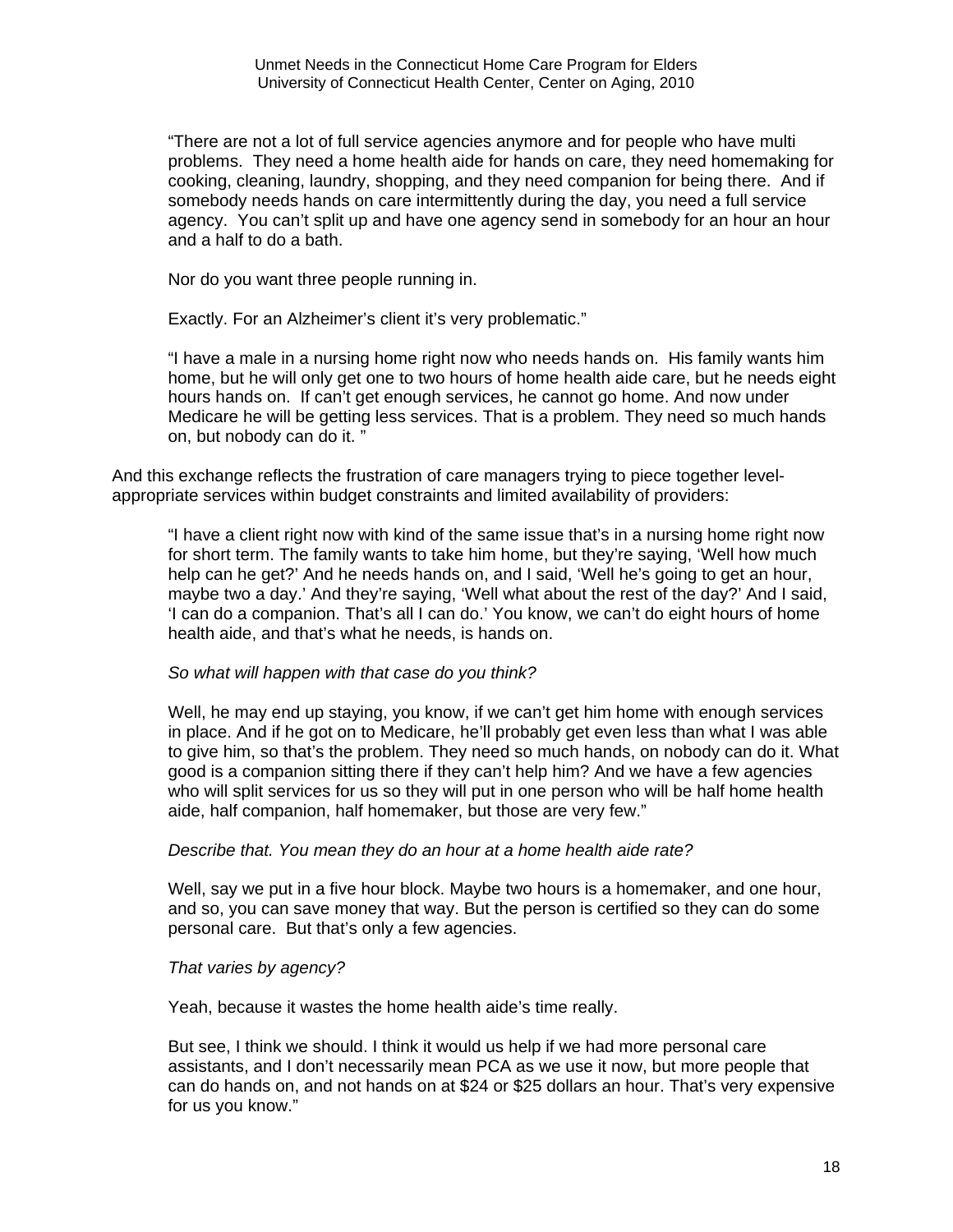"It's always different according to where you live, too. I have a client who just recently within the last couple weeks has declined dramatically... I called [for] the home health aide and companion split, and they couldn't help me because they didn't have it available where he lived. And they don't want to take that home health aide that could go to multiple cases and leave them at somebody's home all day as a homemaker/companion [who] could provide that care all day. But that's definitely somebody you could probably keep home if he could have that, and then his son could come home later. But they end up being institutionalized because you can't get the fluctuation and availability of the home health aide to provide the care, and it's very limited agencies that will cover a split... we only have some that do."

Another expresses the need for an intermediate provider for safety reasons to prevent a fall for a client who is unsteady:

"My client she can toilet independently, but needs someone to watch her as she walks. Needs some hands on to guide her to the bathroom. Some type of intermediate level of care... [who] could do some hands on care. With a private aide, they will do this. Because if this client falls, she will not recover. If she breaks one bone, that is it. It could be avoided by that."

One care manager described one of her client's need for supervision, which prompted an observation from another:

"And if we had had kind of a service that was half way between a home health aide and a homemaker where – because she didn't always need the personal care, but she needed the supervision. She needed somebody to grab her elbow when she was getting out of the chair...

#### *What do others think about this, intermediate provider?*

They do it in other states and it works. It's kind of like our PCA program. It's a PCA service where it's done through a contract agency and it's that middle of the road kind of person. Even for someone like that gentleman. That would work."

"We do have agencies that try to accommodate that, like having a home health aide and homemaker – like having the home health aide there all of the time. But they don't have a lot of motivation, because the people who are providing the services would want a higher rate for more period of time and than a lesser rate. And we are limited to the number of homemaker hours that we can put in, and some agencies don't do companion hours, which would also allow us to extend it. So a lot of times, what you are trying to do is to provide enough care so that families can work, daughters and sons can work during the day. And they maybe only need some supervision, and intimate and personal care, like to help transfer – because you're tied with the fact that the homemaker is not supposed to touch them at all – you need to be able to provide that home health aide in there for the toileting during the 8 hour day."

C. Inadequate mental health and substance abuse services and supports

There were intense discussions regarding increasing mental health needs among clients of all ages. Agencies do not have staff trained to work with clients with mental health needs, and in certain instances, agencies or individual providers refuse to go into a client's home due to fears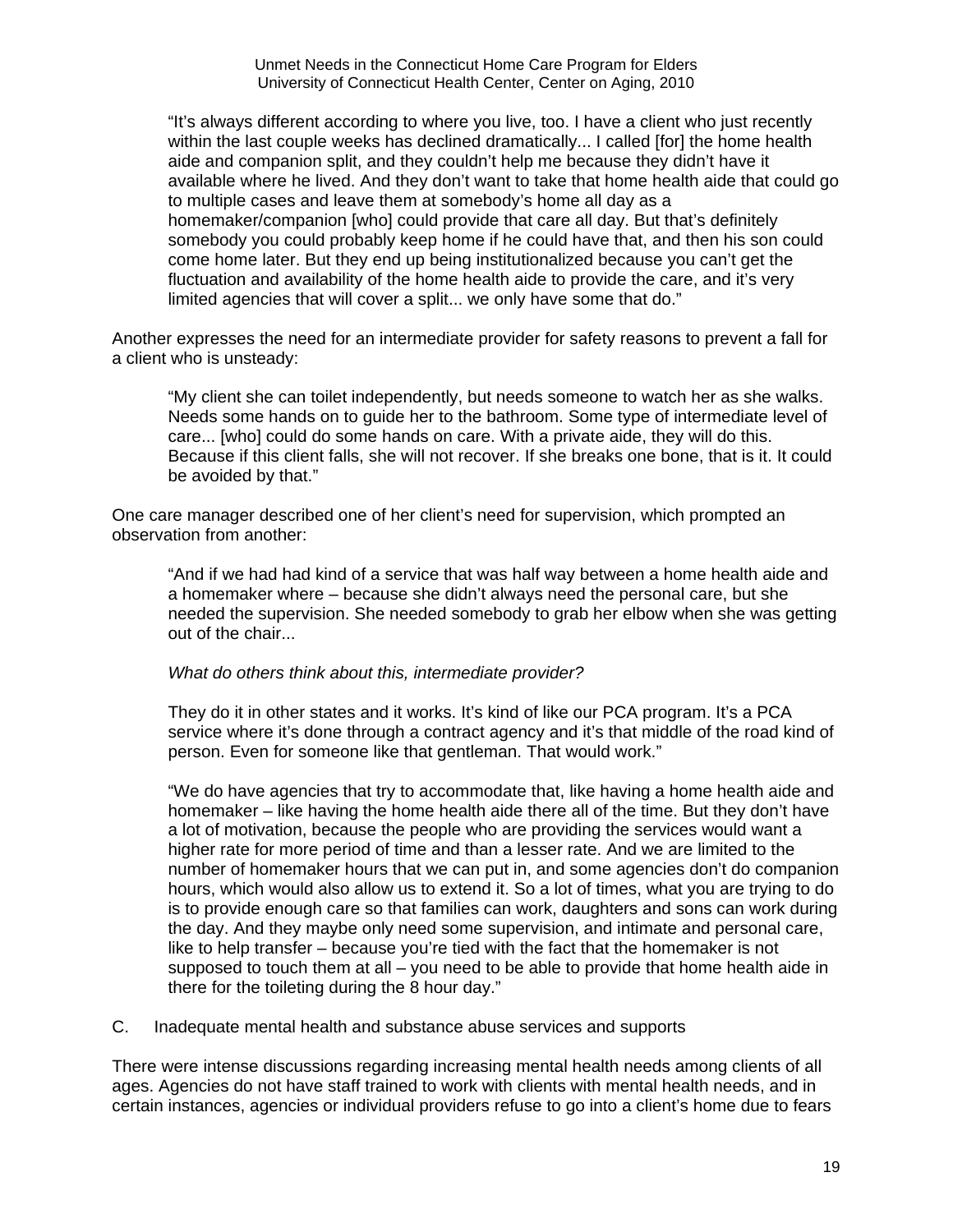for their safety. Unmet mental health needs mentioned included a lack or inadequate supply of community-based detox and short-term treatment facilities, structured day programs for older adults with mental illness, and age-appropriate support programs, such as support groups for older adult addicts.

"... we have had a huge increase in mental illness clients and [elderly] clients with... psychiatric issues."

"It's really [a] problem, and if you have somebody who has like a mental illness or if they [have] Alzheimer's dementia, or if they have the behavioral aggressive or confused, then certain aides get very – they don't want to go to those homes, and then [the clients] get stuck without anybody. It's difficult to try to find a consistency."

"With mental health issues – we can identify the mental health problem but it is often masked with substance abuse. Elderly clients drinking and doing drugs. We can't change that behavior. We can get providers, services. Then when the home health aide got there, he was intoxicated and exposed. The home health aide would not stay, so then he goes without care. The agencies will stop their care because he is noncompliant [still drinking].… A big behavior piece is missing – substance abuse and psychiatric issues. One man almost assaulted a pregnant nurse.... There are not enough mental health counselors who will contract with us because our reimbursement is too low. Big issue right now..."

"Mental health has always been difficult to find.... They have to be very careful about offering it – is this, would they benefit from it? One person, we offered it, but then we did not hear from him.... I've heard of other care managers running into the same issue. "

"There are not therapeutic programs for elderly people with substance abuse. There are also a couple of groups – there's one in Bridgeport, there's one in Stamford – that they can go to, but if you have somebody who is a frequent flier, you know, they can't. They go to the hospital and they get detoxed, and they get sent back home. And then they go to the hospital and then they get detoxed, and then they get sent back home. And this keeps happening until, like, with one of my clients that is currently in the nursing home, she fell and that was the end of it. But there's no thirty-day program or anything…."

D. Inadequate supportive housing that is affordable, accessible, and available for clients with more complex situations

Participants noted a range of challenges related to housing needs and availability for their clients. They observed a lack of available and appropriate housing, including limited low-income assisted living or residential care homes with supervision which can provide medication management, including giving injections; personnel trained in mental health, cognitive, and behavioral issues; and the 24/7 availability of staff. Settings such as these also can provide the structure needed by clients with substance abuse or mental health issues. They also described problems in getting their clients accepted into housing settings, due to poor credit, legal problems, or safety concerns.

"I had one case that came to mind. It was – he was a young, 67 or 68-year old man with mental illness, schizophrenia, and he was living in an independent apartment and had to [be] placed because of lack of structure, the lack of the homemaker being knowledgeable about the disease, and him refusing when he really needed the service.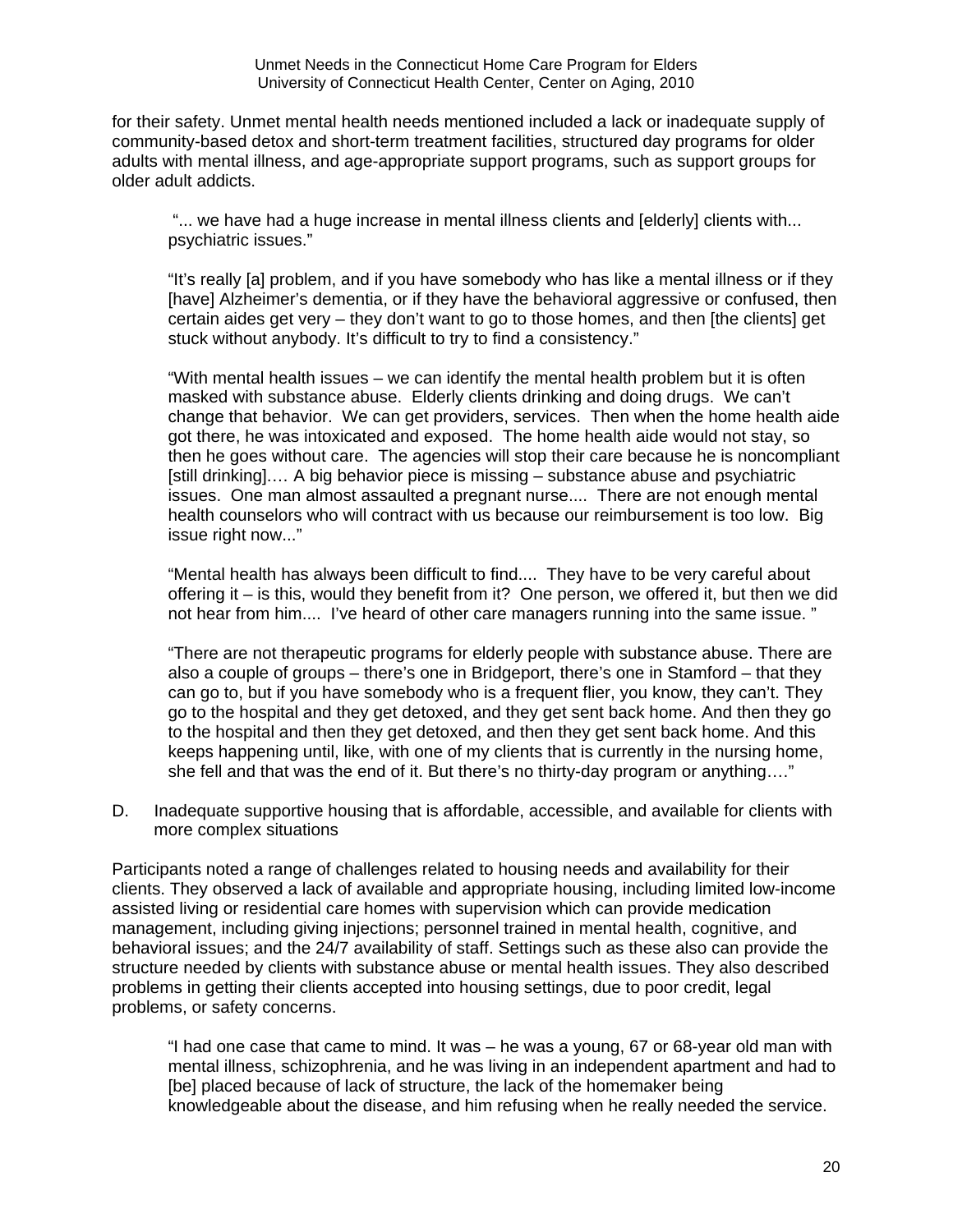He had the locked med box to allow him to take his meds; the nurse would help with that. He did accept a health aide a couple of times, but he would just wander – and we would pick him up. He would see his therapist, but there was no other structured groups. He didn't like adult day care because he was high functioning, cognitively intact. But then he had to be placed – and he was placed for over six months. [Now I'm] trying to bring him back home again. And once again, the lack of structure there, so again he's back in a nursing home. So he gets better, and now he's back out in the community in a structured environment and getting total case management. There was actually a mental health agency in the area."

**"**... the housing issue is also big....I have people that I have kept out of nursing homes because they're in a residential facility where they get their meds dispensed. And if it's insulin, it's a lifesaver; and if it's a mental health, you know a psychotropic drug, it's also a lifesaver. It's just because of that."

 "In our area, we are lacking rest home supervision - or living type homes, where there is more staff involved. We have a meals on wheels, but if we had the meal site, you could free up that money to do other things."

"About half of the referrals are on hold...because of lack of housing. They don't have any housing available. Because they have been in a nursing home for five years or so, they don't have a home to go home to.... I know one example of a client who has been in a nursing home for six months, but she is a felon and she didn't pay all of her utility bills for years. So for anybody to accept her, give her a lease – it's a long shot. And she's addicted to prescription drugs."

 "But there's also a lot of waiting lists at the good places. You know some towns two years; or some aren't even taking applications. So even if you have a client that's willing to make the move, the places, some of the places that are available, you wouldn't want to put them, you know, they're just horrible places"

"This gentleman who has been in a nursing home is a registered sex offender. They can't find any place for him to live because nobody will take him. So it's all those kinds of things where they get evicted and then nobody wants them you know what I mean?"

 "There is also senior housing. One of my clients had a fire. He was in a high rise. He was drinking and smoking... He's been paying privately for the Red Roof Inn which is like \$376 per week. He had \$5000 and now he's down to \$1000. He was hospitalized for suicidal ideation – they had a mental health nurse up there, meals on wheels, homemaking, counseling – also filled out numerous applications for assisted living, thinking that that would be better. We filled out all of these applications, and nobody wants him. Nobody wants to take that risk, for that to happen in another building... So I am now looking for shelters. And that too becomes an issue, because there aren't that many shelters in my area, and they're only open at night, which gives him no place to go during the day. So I haven't even got that far."

"The client I mentioned who is now in a nursing home for short term rehab, she's living in senior housing. She is a fall risk. She really is not appropriate for the residential care facility I was talking about because she's not chronically mentally ill, even though she is chronically depressed. She's dynamic, she's creative, she's alert, and she would not fit in, so that's not appropriate... [She needs] assisted living component where they can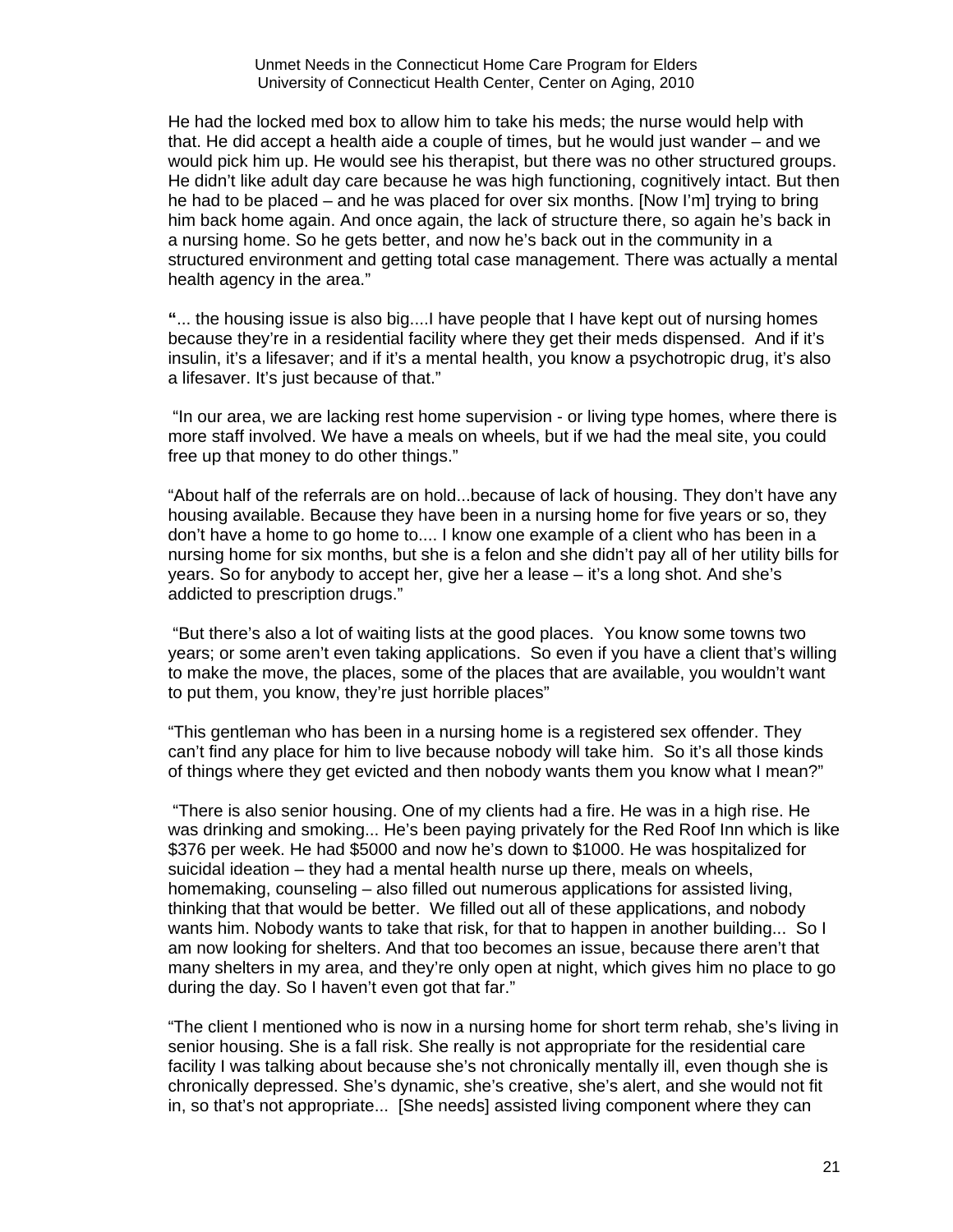send people in several times during the day and have that, you know, ability to provide intermittent support. Because she doesn't need 24 hour support, she needs intermittent, and she needs a lifeline that will call somebody from right in the building not get the fire department there."

E. Inadequate resources to manage increasing number of complex and highly challenging cases

Participants also described feeling overwhelmed by the scope and amount of work associated with providing care management for specific clients. Increasingly, they are seeing older, frailer clients with more intensive medical needs. They also described having greater numbers of clients with a combination of mental health, substance abuse, serious physical health, and/or cognitive or behavioral issues. They talked about the difficulty finding community-based services for these clients, and the time intensive care coordination associated with them.

 "I think we would all say that the cases are much more difficult…. I have been doing this 13 years and the difference in the client you got when I started and the difference in the client you have now is they're older, they have more health issues, they're ten times more complicated, [the] family dynamics are incredible. I just came from a case conference on a client that has serious, serious wounds, and the family was supposed to be providing a whole bunch of care and they're not. They're... not turning him, and now the wounds are infected. They sent him to the hospital. The hospital sent him back. The family is saying we're not going to do it. You don't even know where to go from there, so he's probably going to end up in a nursing home but there's no way we can put a home health aide in the number of hours he needs."

 "[One client] went in...for surgery [for a broken leg], and not even two days later she discharged herself against medical advice from the hospital. She wanted to go home. She had been noncompliant with medications before her hospitalization, and we had a nurse that was in there daily to give her her medication because she had overdosed at one point in time on sleeping pills... The agency wouldn't take her back because she had left the hospital AMA, so they couldn't get medical clearance... So we now have a schizophrenic client who doesn't want us, who is not compliant with medications, and [is drinking] alcohol... Her daughter told us she was going to provide care. And the day after they went [home], the daughter took off. So she's home with a broken leg and nobody to help her."

F. Inadequate adult day programs and family member respite services

Care managers described adult day programs as filling an important need for particular clients. They spoke with disappointment and frustration about the recent closings of multiple programs and the implications of such closings for their clients.

"We've also had a lot of day care centers that have closed. Even if we could do something to expand – to get that back to where it used to be – where you had a pretty good group of day care centers in any area. We had three that closed in the Northwest corner. That was a huge gap in service. And a lot of this all goes back to reimbursement, unfortunately. So if the day care can't afford to stay open, then it's a big, big break in service."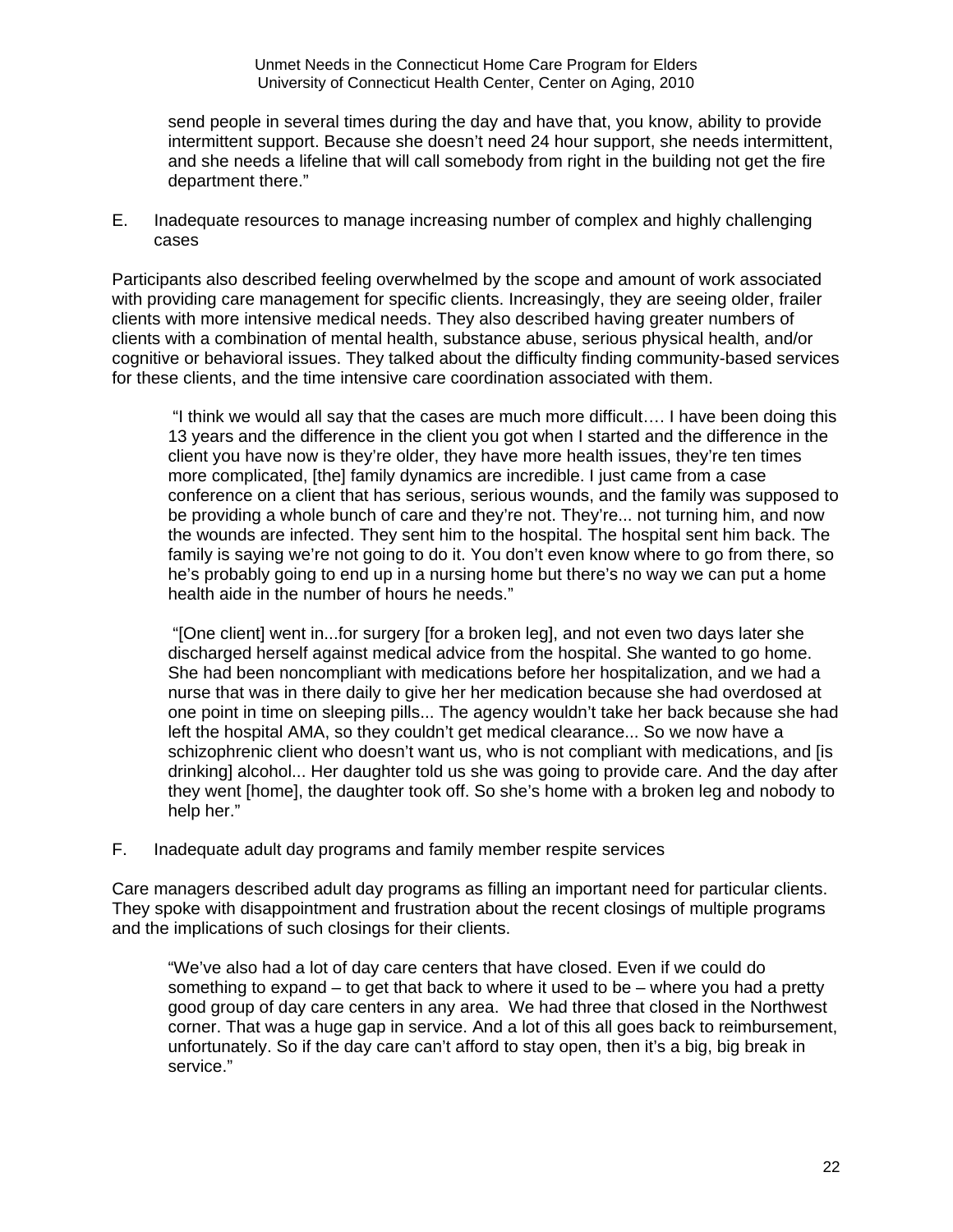"[One client] had informal support, that was family, that would provide evening care. And she was not incontinent – so she needed no hands-on care, so you could have used a homemaker. [She] couldn't get on the PCA program because there was a waiting list. They could not send her to adult day care because there wasn't an adult day care facility in that area. So there was nothing to do for the day – so they had to place her."

One care manager also noted the challenges of transportation rules that prevented one client from attending adult day care:

"Now there is only a 12 mile radius for transport. We have one [adult day program] in Canaan and one in Torrington, so if you live in the outer part of Barkhamsted, then you can't get to any of them. McLean in Simsbury is outside the limit. So we don't have a day care facility. "

The limited hours of adult day programs also limits their effectiveness:

"The family could bring their family member to the day care. But the day care doesn't start until 9 and that person has to be at work at 7 AM. [There's] no way of coordinating that. And then you can't depend on a homemaker because she needed the hands-on help to get out of a car."

The importance of family and informal caregivers was stressed in each group discussion. Care managers also perceive that there is inadequate respite for families and informal caregivers. They note the strong potential for family 'burnout' and note the consequences often include transition to a nursing home.

"If you can let your family work and then [you can] have them available in the evening when it is incredibly hard to get any kind of service – evenings and weekends – which is a huge factor in trying to keep someone at home. Then you have a better a chance for maintaining somebody in the community for an extended period of time. Because you're giving the family member the opportunity to do things with their kids. Because it's that sandwich generation, where they've got the parents and the growing kids. So it gives them the ability to go out and work and do things with their kids in the evening and still provide the supervision, the follow up with doctors, and doing the doctor thing. That would be such a huge benefit to be able to have that for everybody, not just a PCA program."

"My lady I guess she was diagnosed with dementia, and it kind of progressed... she has no children, and it was her niece taking care of her and pretty much...it would be at night that she'd need the most. And she would call the niece all the time because she was afraid to be alone. The niece had to take care of her mother as well as her aunt, and she couldn't do both, so she had to place her".

The need for additional family caregiver support services and how to connect the family with these resources was also discussed. Others talked of a need to educate family about the limits of public programs and care managers:

"I mean if we could just offer something for the family. I don't know what, but something, out there to let them know what is expected, what they can do... I know I am just pulling straws, but they want the impossible."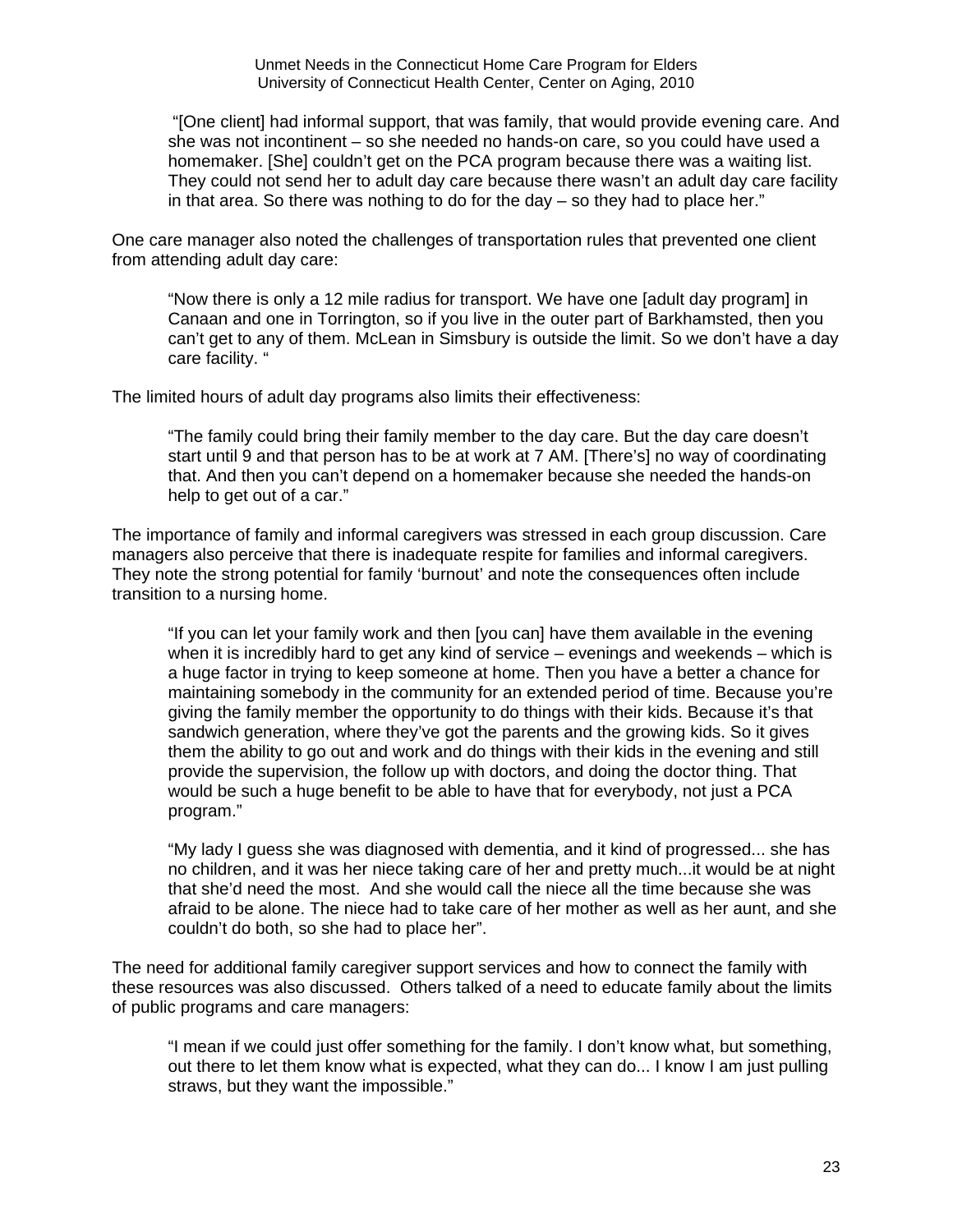"[Families need] some type of you know support and resources out there other than ourselves. As a care manager, sometimes I feel that the expectation from family and clients are so high... it gets sometimes very, very difficult, and I wish that would be something, you could say... there is this program... that will talk about [resources], a one night seminar... something that will give you some teaching about... what the programs are out there so that we don't have be the only bridge.

Right, we're counselors.

Well, we are to the families as well.

We do, we have two clients... when I have a client with family involved, that's how it is... I have two clients: the family and the client."

G. Inadequate or lack of transportation, especially assisted transportation

Care managers described the lack of transportation, for both medical and non-medical needs, as problematic for clients and their family members. There is potential for the lack of transportation to precipitate admission to a nursing home, if the client ultimately goes to a hospital emergency room for care and is subsequently referred to a nursing home. In particular, participants emphasized the need for *assisted* transportation.

"[Transportation] may not preclude a transition to nursing home, but certainly it would keep people healthier at home. There is just no transportation for people who don't have Title 19 transport. Or rural areas that have primary care physicians outside of the radius that Title 19 will provide for. There is just no way to get them to their regular scheduled appointments."

"Well, I think [transportation is] a huge a problem. A lot of these care agencies' homemakers or companions they are not allowing the companion or homemaker to transport these[clients] to their medical appointments because, I guess, they feel it's a big liability or something, and then you have to rely on Title 19 or LogistiCare and sometimes they're not reliable at all... There's a few programs like down in Stamford, but then you still have to pay for a taxi and most of them can't afford, you know, even if it's at a discount."

 "These people need transportation. They have only medical transportation, and it takes five to six hours for them to come back to get him after an appointment. There are many problems with that. The clients hate the wait. Sometimes the family member or companion going with them cannot wait. One of my clients had an accident [incontinence] waiting for transportation at the doctor's, and the companion could not help her."

Limitations in scope of transportation services were also discussed, such as companies not crossing town lines, or the need for services which provide assistance along with the transportation. The variation among agency provider rules regarding geography and assistance also presents a challenge for coordination and access to transportation.

"Only a companion can accompany a client out of the house. The home health aides are not allowed to do that. But companions can't do any hands on. They can't help to get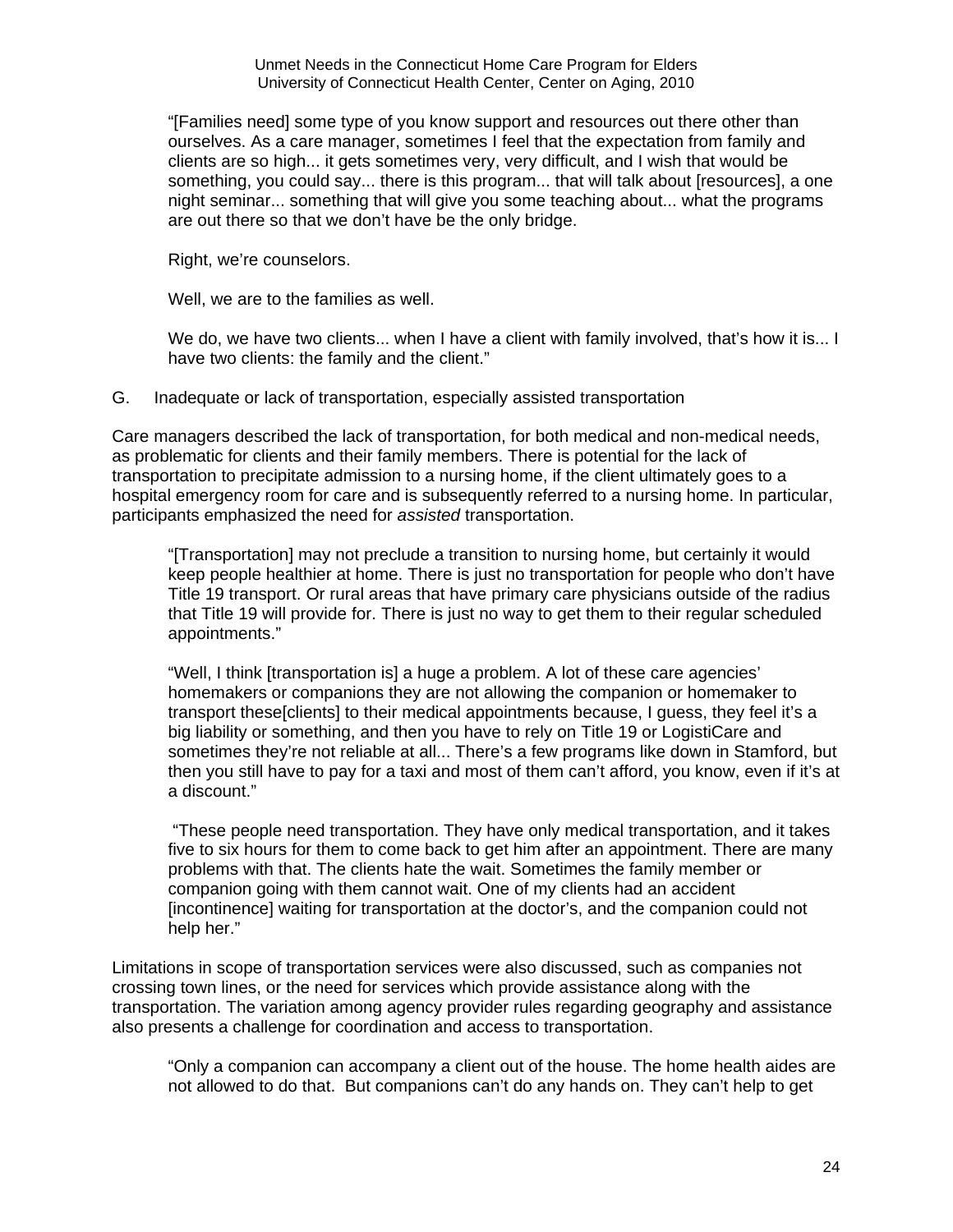them in and out of the van. The drivers also not supposed to help. The companion is not supposed to help the person – so they do not."

"I have two agencies that don't allow their homemakers to transport. Some agencies allow their homemakers to transport within a radius. Some agencies will allow their homemakers or companions to go and some have a ten mile radius, some have a five mile radius. It is ultimately at the discretion of the homemaker."

H. Shortage of homecare agencies, home health aides, and a high quality, diverse workforce

Participants described other considerations that pose challenges in providing adequate, high quality care in the community, including a shortage of agencies and skilled, diverse workers. Compounding this is the tendency of agencies to not take on or discontinue clients they consider unsafe – clients are often the ones with the most needs.

"There was a gentleman who had COPD and he had serious wound issues on his legs. He did have a son that was living next to him in a duplex, who was working. But [we] couldn't provide enough nursing services – his COPD got worse. So he ended up going into the nursing home and stabilizing – and then there were not enough services in the area to bring him back home."

"... it's getting better now, but there was definitely a shortage of agencies that had a contract to administer services through CHCPE. Down in Greenwich we had a very hard time finding non-skilled agencies and even skilled agencies in Greenwich. The past year we have gotten a few more contracts but it's been very difficult."

"Where my clients are is a pretty rural area. We have limited agencies and those agencies have limited time slots..."

Participants also expressed concerns with the quality of the provider workforce, referring to instances of theft from clients or inappropriate behaviors. Some attributed it to the low wage and benefit structures for home care professionals. Others found that experienced caregivers with great skills move on to more professional careers.

"But finding people who are really, really good, and get the kinds of training they need, and that last, and that have the kind of experience that you need for coping – I mean that's front line work. It's extremely difficult work and for very low pay, so people who have any kind of ambition tend then to move on... not too many will stay. I have found a lot of home health aides that... started going to nursing school or whatever. They don't stay in those front line positions."

The increasing diversity of clients receiving care in the community requires caregivers with a range of language skills. The lack of providers with these unique skills presents challenges to communication and caregiving in a variety of service areas.

"Some people who speak Turkish [and we] can't find help. Language can be a constraint. And they want nurses and any other caregivers to be able to speak their language. I have Italians that want Italians, and I can't even find Italian caregivers."

"Mental health counseling is an issue in English. Try to find a Spanish speaking, that's huge."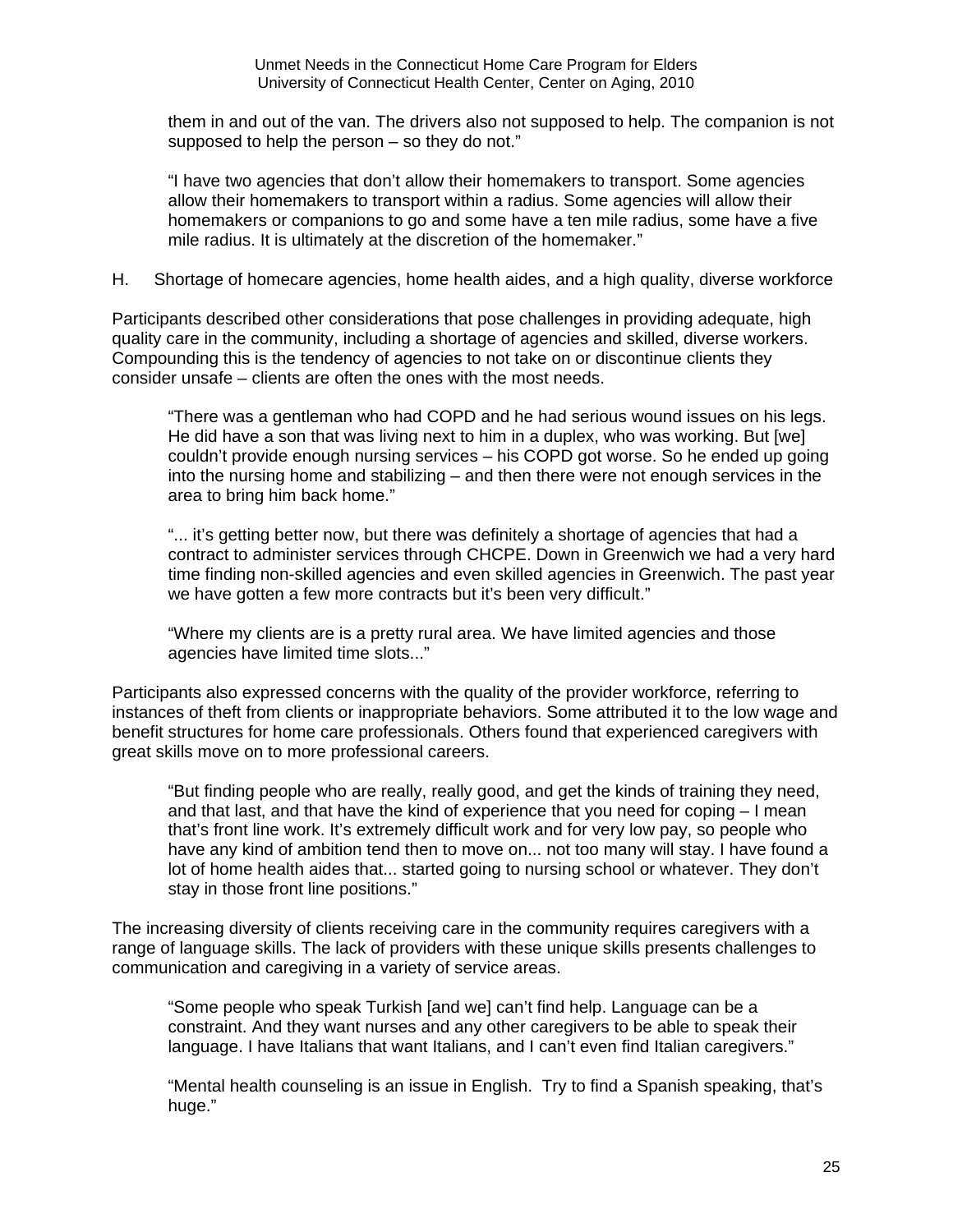#### I. Funding limitations

Limitations in funding and, therefore, program services were also identified as contributing to unmet needs. Specific types of funding and services included: inadequate reimbursement for mental health services, lack of coverage for 24-hour live-in care, availability of comprehensive care restricted to Medicaid, and implications of monetary or hourly caps, e.g., causing a shortage of paid caregiver hours.

"If there was a service that was allowed to do minimal care assist for that four-hour block, then she could have stayed at home because the rate would have been lower than the three hours for the home health aide – and you could have provided more time for that service, and she would have had that minimal personal care that she needed. So were it not for the cost caps of the program and her not having the more comprehensive care plan of Title 19, she could have stayed at home."

"What would be helpful? Usually it ends up being a funding issue. It's a funding issue to get people into a short term treatment facility for substance abuse. [It's] not covered through Medicaid funding – and with the co-morbidity it's harder."

"We get a lot of referrals from DSS [for] people that are 65 that just, you know, had been with them, and then they come to us for the home care program..." . A lot of those clients have a lot of behavioral health issues with substance abuse. We get them and we have to take them.

And they get a lot of services.

And they get mad when you don't get them as much.

Well, they've had a lot of services, and then they come to us. I had one [say], 'I don't know why I have to call you all the time.' She didn't want a case manager. She didn't want to have to call me to get permission for her services. Her expectations were very unrealistic, but she was like, 'I was on this program for 10 years before. I don't know why I have to go and put up with this now.'"

"An issue for me is, my client recently passed away that's on the PCA [CHCPE pilot program], but for her she had her each worker can only work a max of 25 ¾ hours so if somebody who has total care..., they are going to have to have multiple workers... I mean the budget's not a problem, but... if you have somebody that needs a lot of care, you are automatically going to get probably at least three workers, and there's not back up workers or anything."

Some care coordinators expressed frustration at not being able to provide all the services needed by the client to stay in the community.

 "It's like you said before, you end up being the bad guy because you only have a certain amount of resources, and...you end up banging your head against the wall. You can't do anything."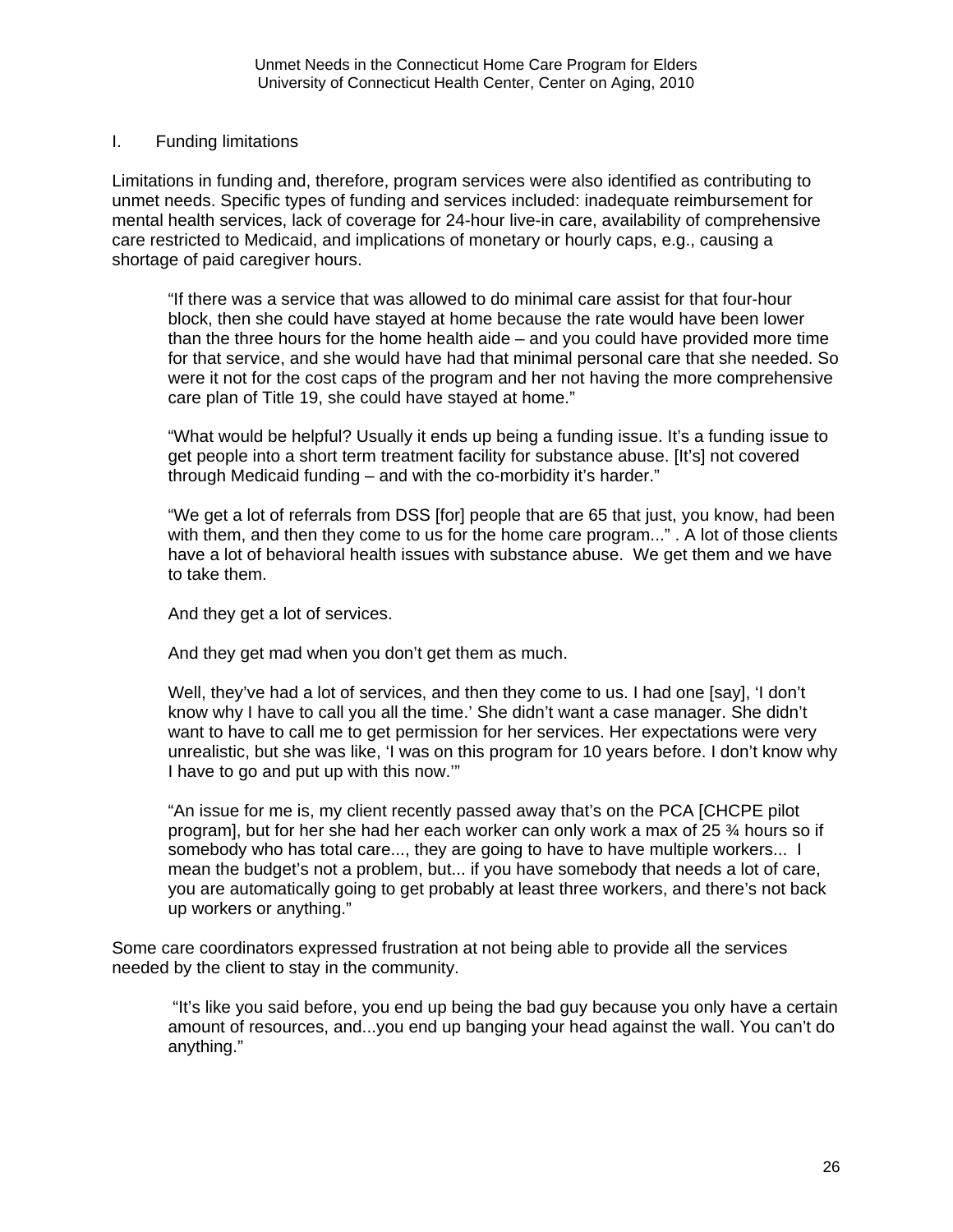Informal supports

Participants also described a lack of informal supports, primarily in the form of families, but also neighbors and others. They noted multiple reasons for insufficiency of informal support for some clients. Families may not be able to devote the necessary time due to competing demands such as work and children. A second major issue is that some family members may be available but are unable or unwilling to provide the type or amount of care needed. Other clients simply have no family or do not have family living nearby. Finally, families may prefer that their family member live in a nursing home.

A. Family not available enough hours due to competing demands

Participants were very sensitive when talking about the role of family in providing care and supports essential to keeping the client living safely in the community. Competing demands are a major impediment for some families, who, despite sincere intentions, are unable to devote the necessary time to their family member. There are family members who would prefer to stay at home and provide care, yet must work due to the need for income.

"I was thinking of a case that I have, and she's not in a nursing home, but... that is where she is unfortunately going to at some point in her life. She is a very young female client...early 70's, but she suffers from rheumatoid arthritis. So... all her joints are basically contracted, so she is bedridden. And she lives with a family who... has to work. So we are trying... to do our best to cover for these periods of times when they are at work. But it's very challenging, because home health aides can only be there, you know, for this long, and then... you try to have a companion... supervising, because she is really bedridden. If there was an emergency in the home... yeah, she has a lifeline that she could press, but... it's not safe to have somebody that is not able to really pick up the phone or do anything else. So I worry a lot about her, because I feel that home health aides are so limited and the time that they have is limited... It took us months to talk to the agency so that she could have somebody twice a day because she needs that. She's in bed all day, and the family doesn't... come in until the afternoon.... And she is cognitively intact, and ... [when I say] have you ever thought about a facility, and she will tell you, 'No way, Jose' is what she says every year when I go ask the same question. She does not want it. She wants to remain at home and... to me it's really hard, because I don't know how to... maintain her. And... it is big burden to... the family, and so I always wonder if the family one day [will say], 'This is it.'"

"I think that there are families who would like to stay home and take care of their aging parents, but financially they have to go to work. One case I know of, the family is just exhausted – his wife, his daughter, son-in-law is very nice and caring. Absolutely caring family. And the wife, now that he is in a nursing home, she visits him every day. But she's 87 years old, and she has a lot of physical problems."

B. Families available but unable or unwilling to provide care

Even in cases where the family is available, members may be either unable or unwilling to provide sufficient care to keep the client in the community. A circumstance that arises frequently is when a spouse caregiver becomes sick or too frail to continue to provide the care. In other cases, the gender of the caregiver makes certain tasks awkward, such as a male child providing personal care for his mother.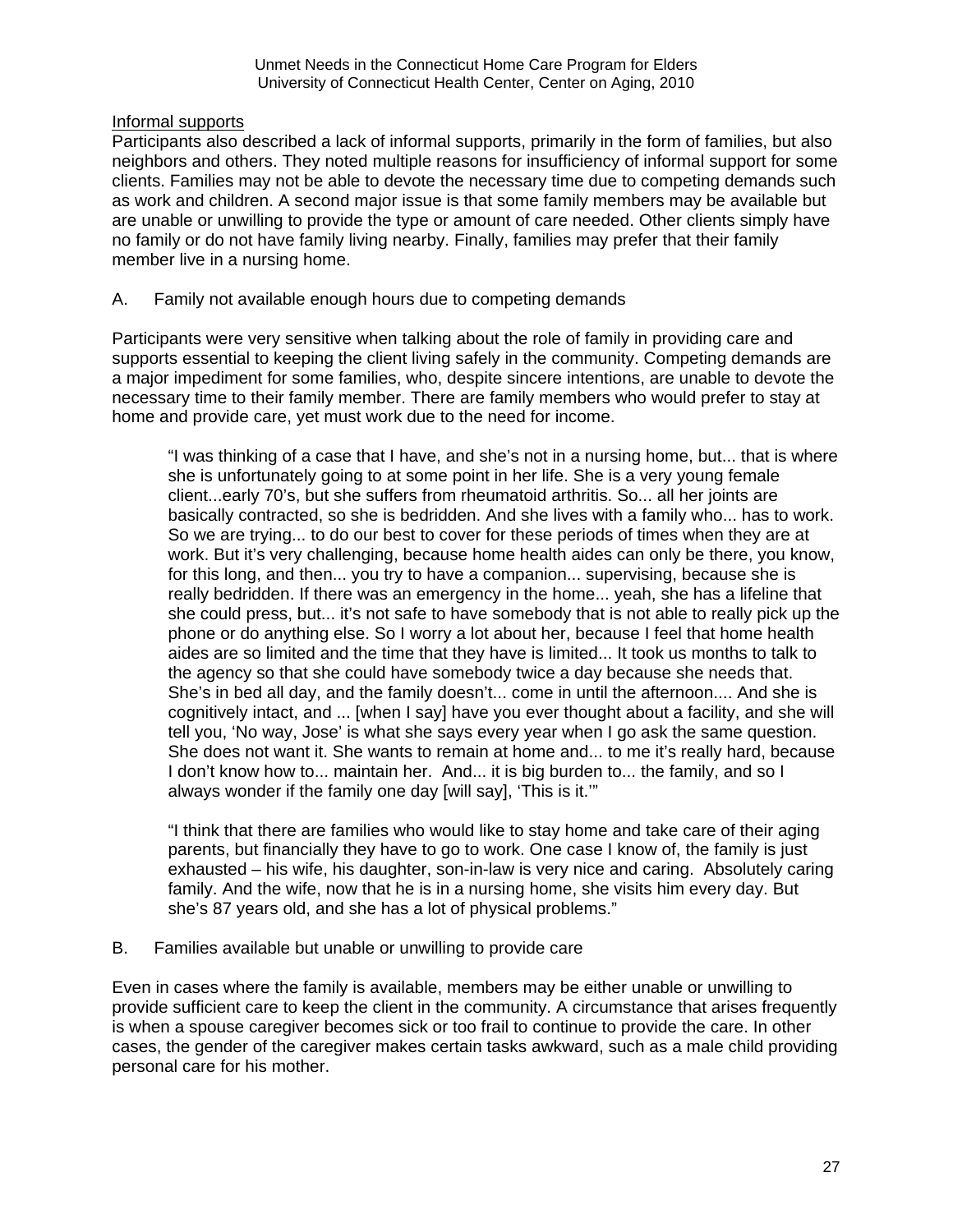"The spouse who is the caregiver gets sick in the process. The client was… totally dependent on her husband for everything. They did accept home health aide for a couple hours every day. And she had life line… He drove her to all appointments. The daughter actually lived on the same property, lived next door, but worked full time. But actually I never spoke to the daughter that much. Mostly talked to the husband who did everything. The husband kept refusing to get some kind of heart surgery and that eventually made his heart condition get worse. He could not care for her physically, he could give her transport during the night, he got her breakfast, did her meds, did everything – so when his health status started to decline, the client pretty much could not remain there."

C. Client has no family available

One care manager cautioned that some clients simply do not have family or other informal supports available.

"There are a lot of elderly people out there with absolutely no one to take care of them. That just reinforces the need for all of this. I think we all think that everybody has somebody who cares. And that is not the case."

"The services are there, he's managing fine. He's safe. But it's getting everything done. Like cataract surgery, getting him prepared for that. Making the arrangements, the transportation, making sure that we know when he's going into the hospital. It's just a lot for the nurse and myself to coordinate all of that – and that will be on-going as long as he is at home. So it's not really a service problem. It's more the lack of supporter – a backup support, like a daughter, who could take charge and talk to the doctors. We had to make the schedule for cataract surgery, and something happened and the Dr. said he would cancel it, and we had him all ready for the surgery – and the Dr. cancelled on us. And so we started the process again. We really have to monitor him very closely and that's difficult to do sometimes."

D. Family requests nursing home placement

In some instances, the family may request the client be transferred to a nursing home. Participants offered several reasons for this, including feeling the client is safer in an environment with close supervision and care. In some instances, this arrangement is considered optimal for both the client and the family.

"I offered them many services because she was also a waiver client but was not using many services and didn't want to use many services because the husband would do everything. So she went into respite at Countryside and then she actually stayed there. The client had come from there. Now her social life was better, the husband could visit her there, and she actually liked Countryside and wanted to stay there because she understood that the husband could not longer help, and the two of them did not want more services from CCCI and so she was placed back in nursing home. It was good for her."

### Innovative programs

Participants were asked if they knew of any innovative programs in the State which address these gaps in services in a new or creative way. A few initiatives were cited which focus on evening and overnight adult programs, assisted and cross-town transportation, substance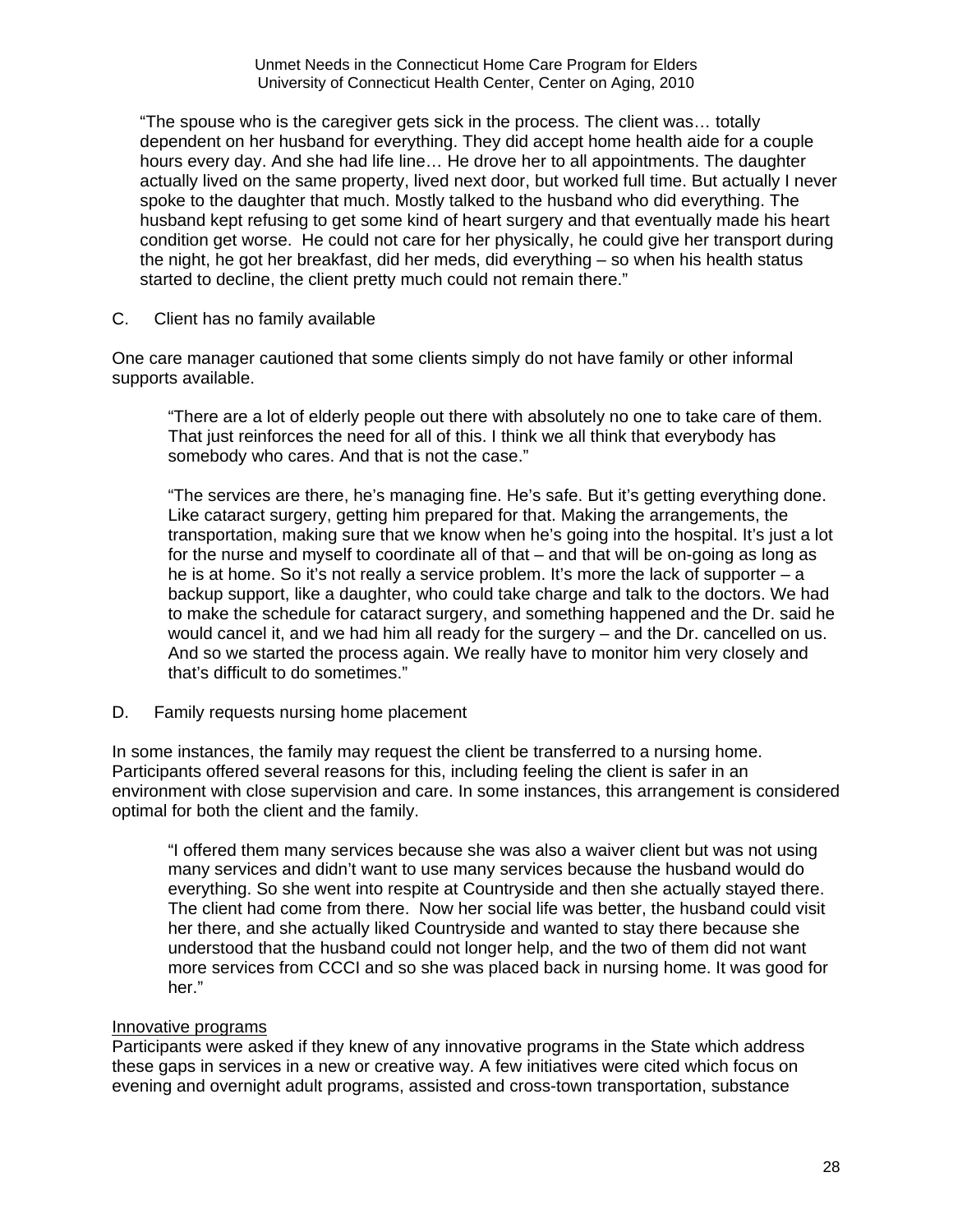abuse counseling, money management, and a full services ethnically-specific agency (see Appendix 3).

## **Conclusions**

This study is intended to provide insights into gaps in services for participants in the Connecticut Home Care Program for Elders (CHCPE) who are vulnerable for transition from community to nursing home. This report summarizes findings from a review of CHCPE client administrative data and case notes in addition to a series of focus groups with care managers in each of the state's access agencies.

Examination of administrative data provided by the three access agencies provides an overview of client demographic, programmatic, health and health services. A random sample of case notes covering the period up to and including program discontinuance were coded to identify contributing factors for client moves from community to nursing home residence. In the focus groups, care managers shared their views and described experiences regarding the care and supports they arrange for clients in the community through the CHCPE.

Administrative data were provided for the entire group of CHCPE clients discontinued in calendar year 2008 due to entering LTC. Due to the random sampling procedure, findings from the case note review represents this entire population. Focus group participants were drawn from each access agency and provide a reasonable representation of experiences for the entire state of Connecticut. Although the focus group data cannot be generalized statistically, the findings are based on high quality conversation among expert care managers. The clear and recurrent themes that emerged independently in each group discussion parallel many of the findings from the case note review, which strengthens the reliability and importance of these findings.

The administrative data demonstrate that the majority of these clients were white, female, and over 80 years old. About two-thirds received services through the Medicaid waiver portion of CHCPE. On average, they had spent about three years in the program before leaving, but the length of stay varied widely between 1 month and almost 20 years. Participants' most common medical diagnoses were hypertension, rheumatoid or osteoarthritis, visual impairment, dementia and diabetes. Sixteen percent had a diagnoses mental illness. Three-fourths of the group had visited the emergency room and three-fourths had been hospitalized in the year preceding program discontinuance.

The case note review identified a wide range of factors that contributed to a move to a long term care facility and subsequent discontinuance from the home care program. While these factors include changes in health status, as might be expected, other influential conditions include family availability and attitudes as well as CHCPE program limitations. Focus group participants further provided rich and detailed descriptions of cases for clients who ultimately transitioned off of the CHCPE and into a nursing home. They reported a diverse range of challenges in both formal and informal care supports and types of care. Certain issues, such as the lack of home care providers available on nights and weekends and limits of covered services, have been identified as persistent and pressing issues for some time. Several additional concerns emerged that were unanticipated, including the need for an intermediate type of homecare worker who could provide a wide range of care, from hands-on to homemaker; increasing presence of substance abuse and mental health needs; and the lack of appropriate housing available for these clients, whom we may assume to have a range of residence options since they are living in the community. Importantly, the lack of housing and limited covered services were also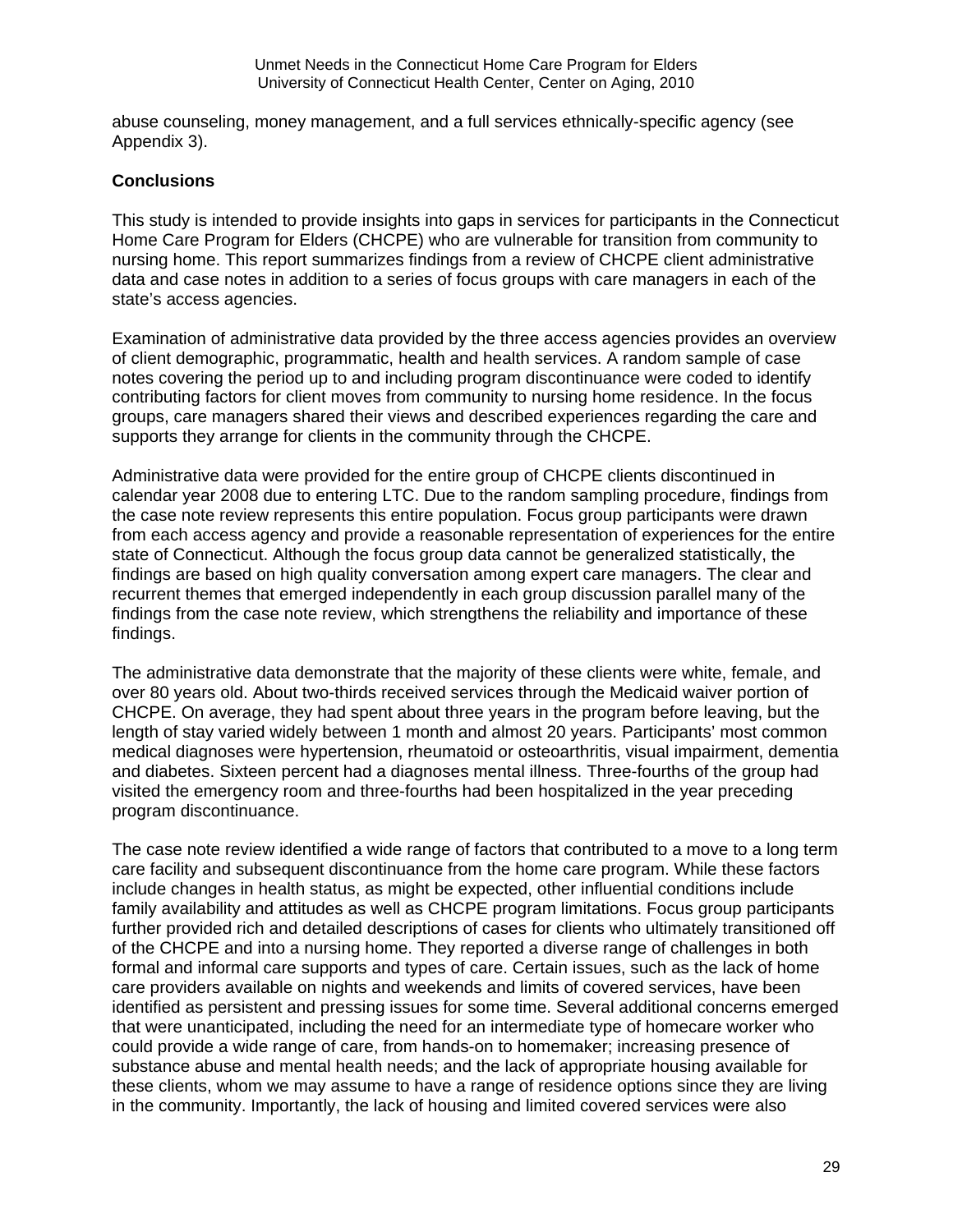described as a barrier to community-living in a focus group conducted in August, 2009, at AASCC regarding obstacles encountered in the Money Follows the Person program.

These findings can be used to inform current efforts to redesign the CHCPE in several ways.

- 1. **PCA Services** Program administrators should consider the potential role of a personal care assistant benefit in addressing this recurrent and major impediment to keeping clients in the community. Making PCA services available not only would address one of the most severe unmet needs (lack of evening/weekend care), it would also respond to the preferences of family members to remain at home as caregivers. In 2009, the addition of PCA services to the CHCPE has been approved by the CT Legislature and will be added under the next renewal of the HCBS waiver.
- 2. **Expanded adult day programs & Foster care** There are other potential models to consider that could help with the need for overnight supervision and lack of a sufficient nighttime workforce, such as evening or overnight programs parallel to adult day programs and foster care.
- 3. **Flexible home care provider** Care managers described the potential value of developing a new level of agency-based home care provider, similar to a personal care assistant, who would be able to provide a mixed level of care, including intermittent hands-on care. This level of provider would be paid at a wage between a homemaker and home health aide, allowing for more precise alignment of care needs and providers.
- 4. **Mental health and substance abuse services and training** The availability of mental health and substance abuse services targeted for older adults should be examined and strengthened. One possible avenue could focus on specific mental health and substance abuse training for care managers and other providers as well as for families.
- 5. **Transportation** The need for transportation, in particular assisted transportation, is also significant and should be considered in the program redesign. An immediate potential transportation solution for residents in 20 Connecticut towns and cities in the central part of the state are two affiliates of the national, non-profit organization Independent Transportation Network (ITN*America*™). In Connecticut, the affiliates are called ITN*NorthCentral Connecticut*™, based in East Windsor, and ITN*CentralCT*™, based in Middletown. These affiliates provide door-through-door, automobile-based transportation by appointment for older adults, including those with assistive devices. There is a fee, but discounts are available. Funding to help start this transportation program has been provided by the State of Connecticut Department of Social Services Aging Services Division, and by the Hartford Foundation for Public Giving. More information about this new transportation alternative, including the two current Connecticut-based affiliates, can be found at the website: [http://www.itnamerica.org.](http://www.itnamerica.org/) Plans are underway to establish ITN*America*™ affiliates in other regions of Connecticut.
- 6. **Care manager training –** Care managers could benefit from increased training in a number of areas such as use of evidence-based protocols for managing specific health conditions (e.g., dementia or osteoarthritis), the availability of assistive technology, and fall prevention. It is conceivable that additional training could help care managers be even more proactive in problem-solving and working with families to increase community supports after such triggers as a hospitalization or short term nursing home stay.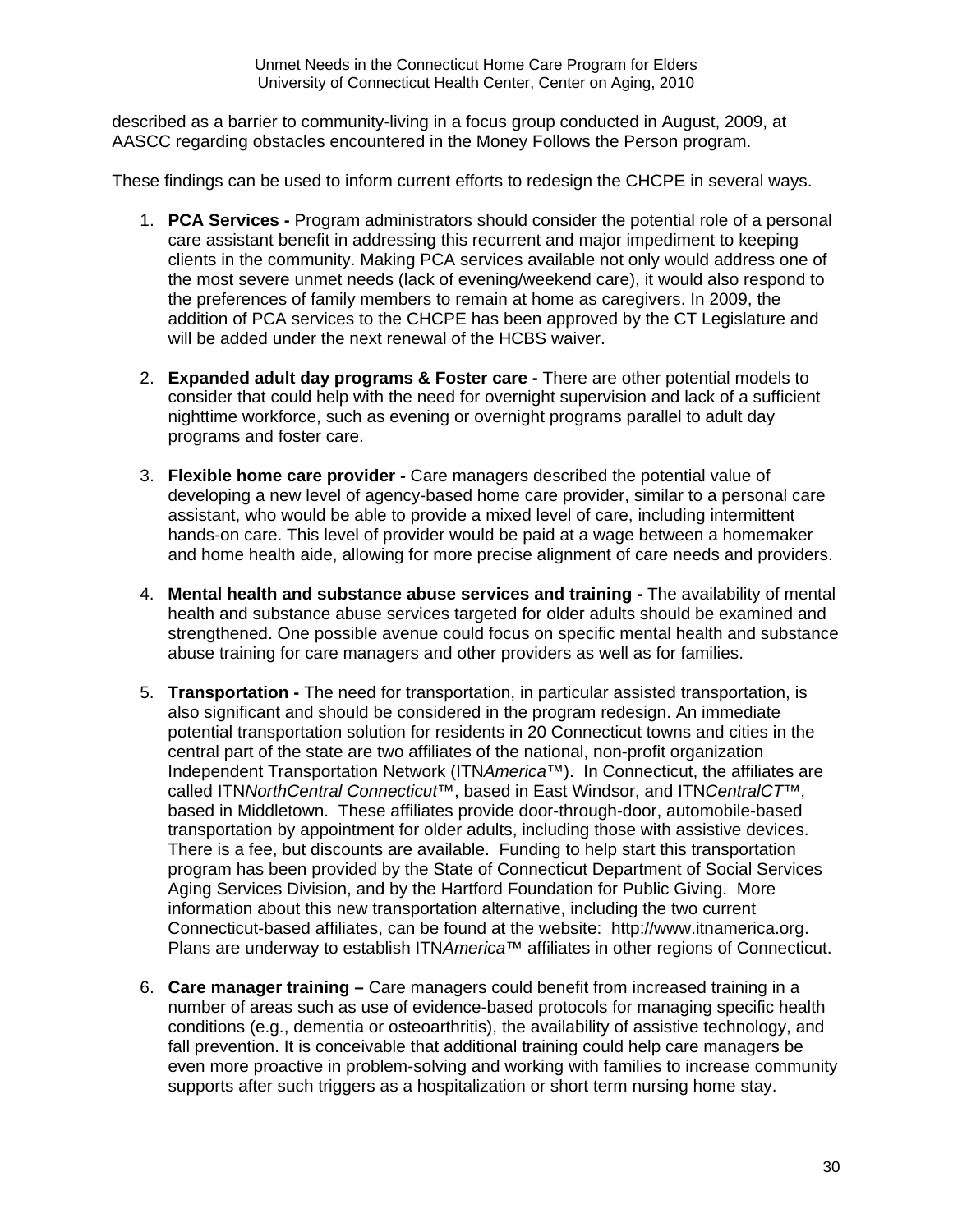7. **Coordination with hospital and nursing home discharge planning –** Based on the very high incidence of hospital and nursing home stays in this group of discontinued CHCPE clients, clearly more structured coordination with hospital and nursing home discharge planners marks a key intervention point to maintaining people on the CHCPE.

Future research on this topic should take a broader approach and compare the incidences of the factors identified here across CHCPE clients who remain in the program as well as those who discontinue for reasons other than entering LTC.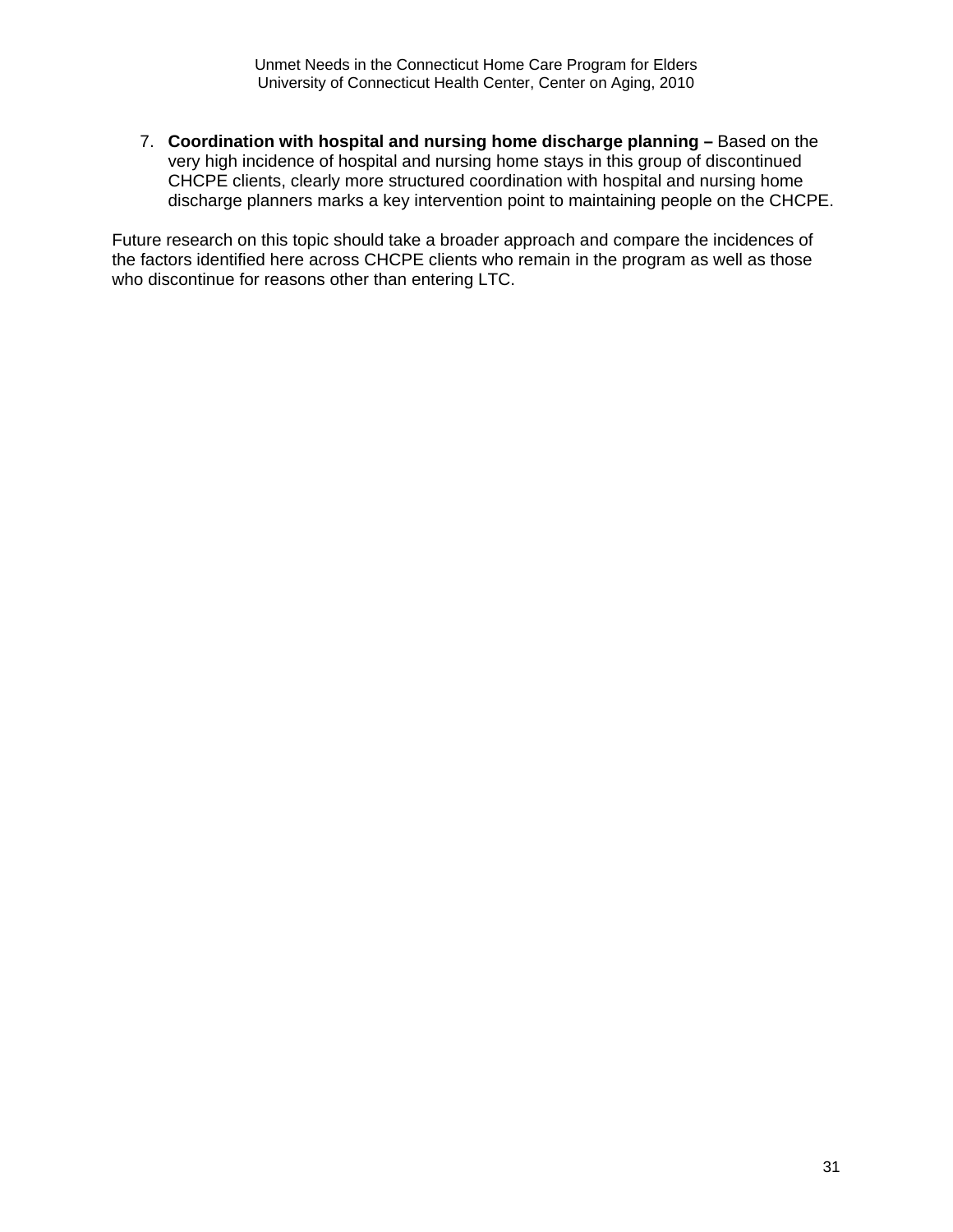### **References**

Curry L, Nembhard I, Bradley E. Qualitative and mixed methods provide unique contributions to outcomes research. Circulation, 2009, 119:1442-1452.

Kruger RA and Casey MA (2000). Focus groups: A practical guide for applied research ( $3<sup>rd</sup>$  ed.) Thousand Oaks, CA: Sage.

Mays N, Pope C. Rigour and qualitative research. *BMJ*. 1995;311:109–112.

Miles M, & Huberman AM. (1994) *Qualitative data analysis: An expanded sourcebook.*  Thousand Oaks, CA: Sage Publishers.

Morgan, D.L. & Krueger, R.A. (Eds.) (1998). *The focus group kit*. London: Sage Publications.

### **Acknowledgements**

This study was funded by the Centers for Medicare and Medicaid Services and the Connecticut Department of Social Services as part of the Connecticut state evaluation of the Money Follows the Person Rebalancing Demonstration. The authors would like to thank Nancy Thompson for her assistance with data coding. The authors would like to thank staff at Connecticut Community Care, Inc., the Southwestern Connecticut Agency on Aging, and the Agency on Aging of South Central Connecticut, for their assistance with providing CHCPE client data and organizing and participating in the focus groups. Finally, the authors thank Kathy Bruni and colleagues at the Connecticut Department of Social Services, for providing the statewide CHCPE program data.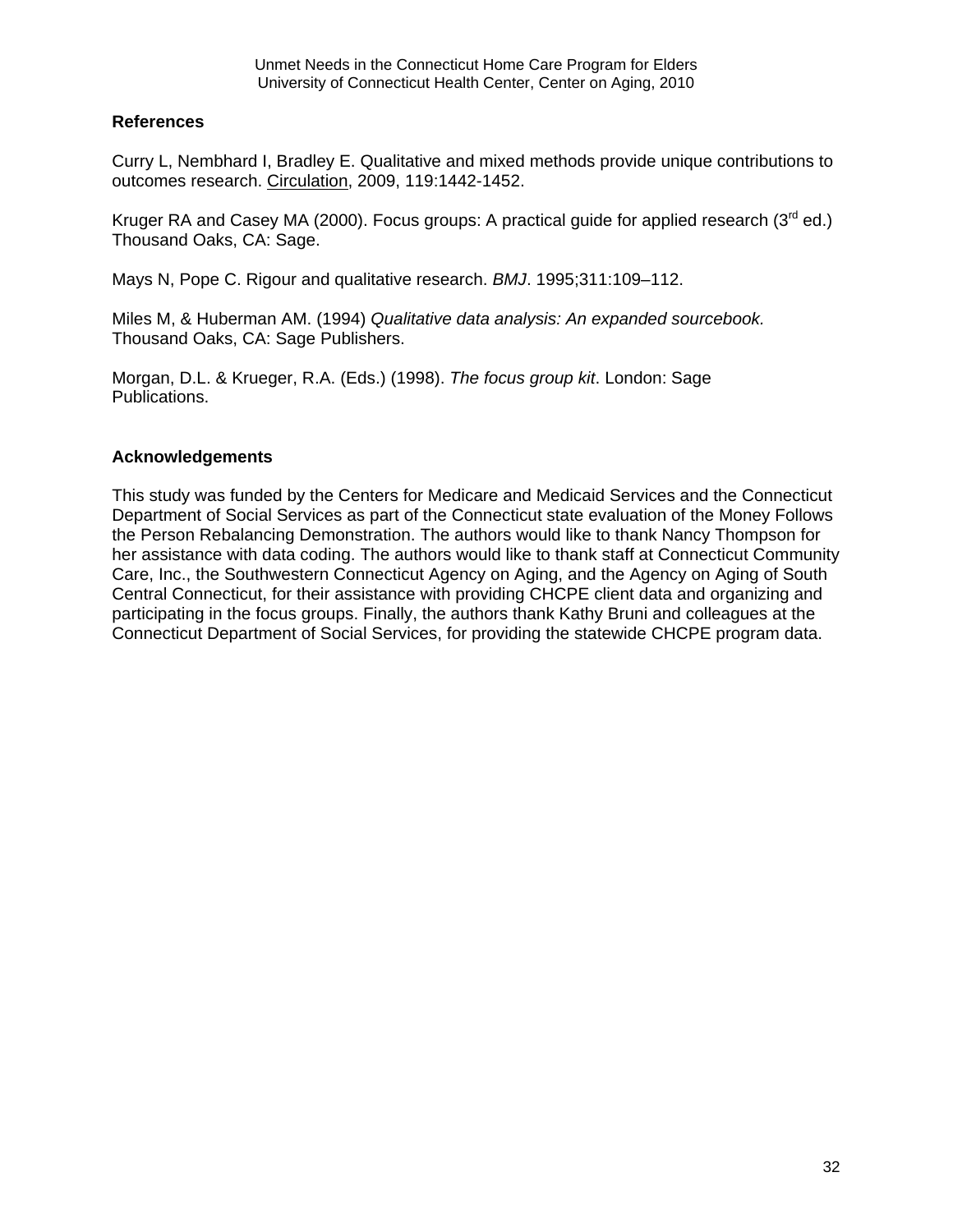## **Appendix 1. Contributing factors for CHCPE discontinuances due to entering LTC, by region and overall**

| Code                    |                                                       |                |                   |              |                 |    |                |    |           |                | <b>New</b>   |     | <b>Total</b> |
|-------------------------|-------------------------------------------------------|----------------|-------------------|--------------|-----------------|----|----------------|----|-----------|----------------|--------------|-----|--------------|
|                         | <b>Description</b><br>Needs more services than        |                | <b>Bridgeport</b> |              | <b>Hartford</b> |    | <b>Norwich</b> |    | Waterbury |                | <b>Haven</b> |     |              |
| 1                       | can be provided (e.g., 24                             |                |                   |              |                 |    |                |    |           |                |              |     |              |
|                         | hour supervision)                                     | 18             | 67%               | 46           | 69%             | 10 | 36%            | 35 | 65%       | 30             | 63%          | 139 | 62%          |
| $\overline{2}$          | Fall                                                  | 9              | 33%               | 23           | 34%             | 9  | 32%            | 17 | 31%       | 20             | 42%          | 78  | 35%          |
|                         | Acute illness onset leading                           |                |                   |              |                 |    |                |    |           |                |              |     |              |
| 3                       | to need for more                                      |                |                   |              |                 |    |                |    |           |                |              |     |              |
|                         | assistance                                            | 5              | 19%               | 31           | 46%             | 3  | 11%            | 25 | 46%       | 4              | 8%           | 68  | 30%          |
| 3a                      | Hospitalization (includes                             | 19             | 70%               | 57           | 85%             | 26 | 93%            | 44 | 81%       | 34             | 71%          | 180 | 80%          |
|                         | ER visit)                                             |                |                   |              |                 |    |                |    |           |                |              |     |              |
| 4                       | Chronic illness worsening<br>leading to need for more |                |                   |              |                 |    |                |    |           |                |              |     |              |
|                         | assistance                                            | 17             | 63%               | 26           | 39%             | 15 | 54%            | 32 | 59%       | 28             | 58%          | 118 | 53%          |
|                         | Lack of family/informal                               |                |                   |              |                 |    |                |    |           |                |              |     |              |
| 5                       | supports                                              | $\overline{2}$ | 7%                | 10           | 15%             | 5  | 18%            | 13 | 24%       | 11             | 23%          | 41  | 18%          |
| 6                       | Family requests initial or                            |                |                   |              |                 |    |                |    |           |                |              |     |              |
|                         | continued placement                                   | 18             | 67%               | 38           | 57%             | 5  | 18%            | 35 | 65%       | 24             | 50%          | 120 | 54%          |
| $\overline{\mathbf{7}}$ | Family fear of client being                           |                |                   |              |                 |    |                |    |           |                |              |     |              |
|                         | alone                                                 | 4              | 15%               | 8            | 12%             | 1  | 4%             | 15 | 28%       | 3              | 6%           | 31  | 14%          |
| 8                       | Family cannot continue to                             |                |                   |              |                 |    |                |    |           |                |              |     |              |
|                         | provide care (burned out)                             | 5              | 19%               | 8            | 12%             | 3  | 11%            | 13 | 24%       | 11             | 23%          | 40  | 18%          |
|                         | Family cannot provide                                 |                |                   |              |                 |    |                |    |           |                |              |     |              |
| 9                       | additional care needed<br>(after a health status      |                |                   |              |                 |    |                |    |           |                |              |     |              |
|                         | change)                                               | $\mathbf 0$    | 0%                | 19           | 28%             | 5  | 18%            | 14 | 26%       | 1              | 2%           | 39  | 17%          |
|                         | Client's health status                                |                |                   |              |                 |    |                |    |           |                |              |     |              |
| 9a                      | change                                                | 9              | 33%               | 19           | 28%             | 5  | 18%            | 30 | 56%       | $\overline{7}$ | 15%          | 70  | 31%          |
| 9b                      | Family member's health                                |                |                   |              |                 |    |                |    |           |                |              |     |              |
|                         | status change                                         | 8              | 30%               | 7            | 10%             | 3  | 11%            | 6  | 11%       | 4              | 8%           | 28  | 13%          |
|                         | Family refuses services -                             |                |                   |              |                 |    |                |    |           |                |              |     |              |
| 10                      | doesn't want staff in home                            |                |                   |              |                 |    |                |    |           |                |              |     |              |
|                         | (specify)                                             | 1              | 4%                | $\mathbf{0}$ | 0%              | 0  | 0%             | 2  | 4%        | $\overline{2}$ | 4%           | 5   | 2%           |
| 11                      | Client requests placement                             | 4              | 15%               | 9            | 13%             | 3  | 11%            | 10 | 19%       | 5              | 10%          | 31  | 14%          |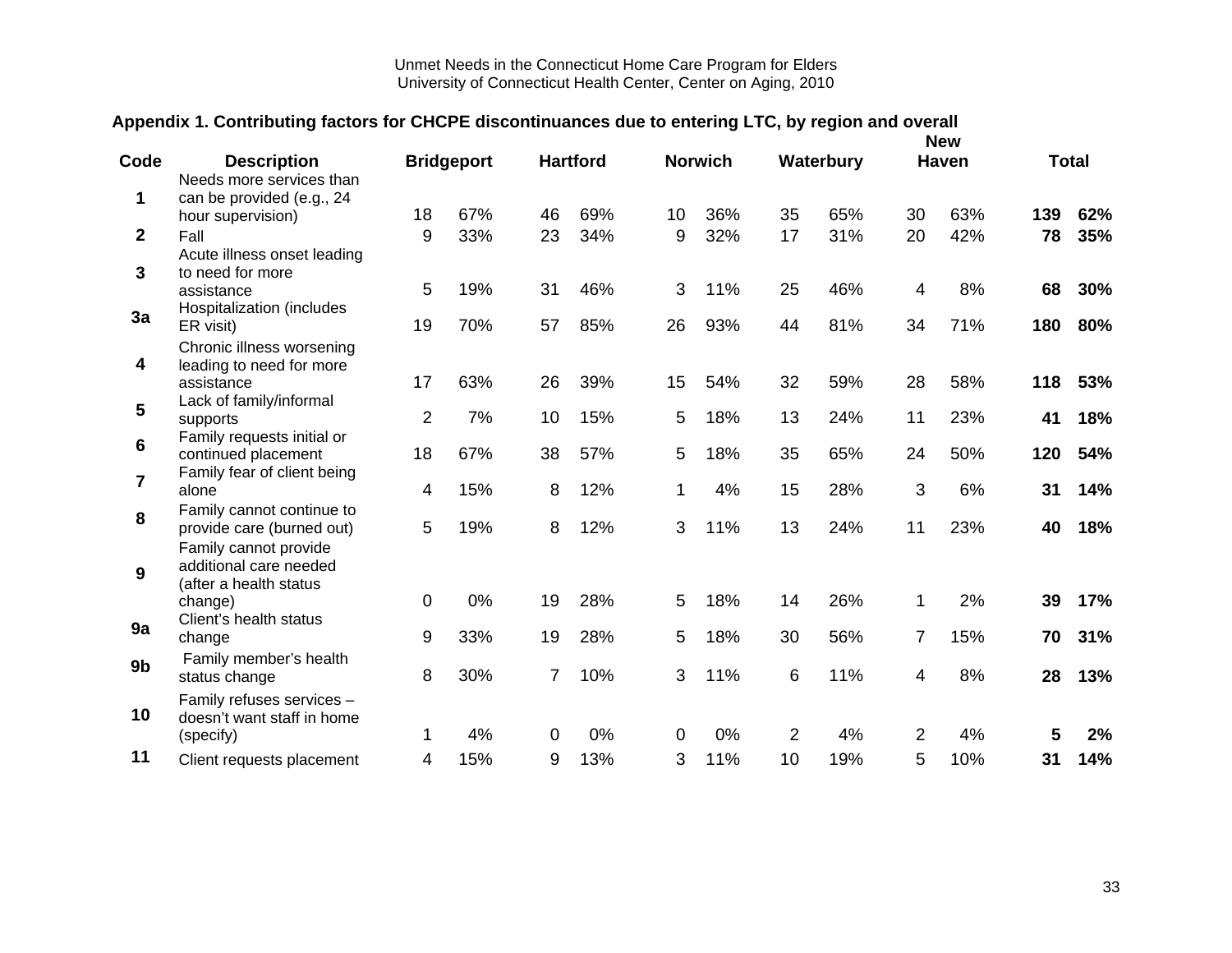| 12<br>13 | Client refuses existing<br>services<br>Client refuses new<br>services                | 0<br>0         | 0%<br>0% | 4<br>4         | 6%<br>6% | 0<br>$\mathbf 0$ | 0%<br>0% | 4<br>1         | 7%<br>2% | 3<br>3         | 6%<br>6% | 11<br>8 | 5%<br>4% |
|----------|--------------------------------------------------------------------------------------|----------------|----------|----------------|----------|------------------|----------|----------------|----------|----------------|----------|---------|----------|
| 14       | Client isolation/loneliness                                                          | $\mathbf 0$    | 0%       | 2              | 3%       | 4                | 14%      | 6              | 11%      | 3              | 6%       | 15      | 7%       |
| 15       | Paid help unreliable                                                                 | $\overline{2}$ | 7%       | 1              | 1%       | 0                | 0%       | $\overline{2}$ | 4%       | $\overline{2}$ | 4%       | 7       | 3%       |
| 16       | dissatisfaction with<br>services                                                     | 3              | 11%      | $\overline{2}$ | 3%       | 3                | 11%      | 1              | 2%       | 0              | 0%       | 9       | 4%       |
| 17       | Need for AT/medical equip                                                            | 0              | $0\%$    | 0              | 0%       |                  | 4%       | 1              | 2%       | 2              | 4%       | 4       | 2%       |
| 18       | Need for PCA                                                                         | 0              | $0\%$    | 1              | 1%       | 1                | 4%       | $\overline{2}$ | 4%       | 3              | 6%       | 7       | 3%       |
| 19       | Need for other services<br>not available in CHCPE                                    | 4              | 15%      | $\overline{2}$ | 3%       | 1                | 4%       | 1              | 2%       | 0              | 0%       | 8       | 4%       |
| 20       | Client goes to NH for<br>rehab                                                       | 22             | 81%      | 48             | 72%      | 16               | 57%      | 37             | 69%      | 15             | 31%      | 138     | 62%      |
| 21       | At time of d/c from<br>CHCPE, no discussion of<br>additional CHCPE<br>services noted | 16             | 59%      | 31             | 46%      | 10               | 36%      | 21             | 39%      | 27             | 56%      | 105     | 47%      |
| 22       | Care manager<br>recommends NH<br>placement                                           | 5              | 19%      | 8              | 12%      |                  | 4%       | 8              | 15%      | 3              | 6%       | 25      | 11%      |
| 23       | Mental health/SA issues                                                              | $\overline{2}$ | 7%       | 15             | 22%      | 5                | 18%      | 17             | 31%      | 5              | 10%      | 44      | 20%      |
| 24       | Client not compliant with<br>meds                                                    | 0              | 0%       | 6              | 9%       | 4                | 14%      | 4              | 7%       | 4              | 8%       | 18      | 8%       |
| 25       | Legal issues                                                                         |                | 4%       | 3              | 4%       | 6                | 21%      | 3              | 6%       | 2              | 4%       | 15      | 7%       |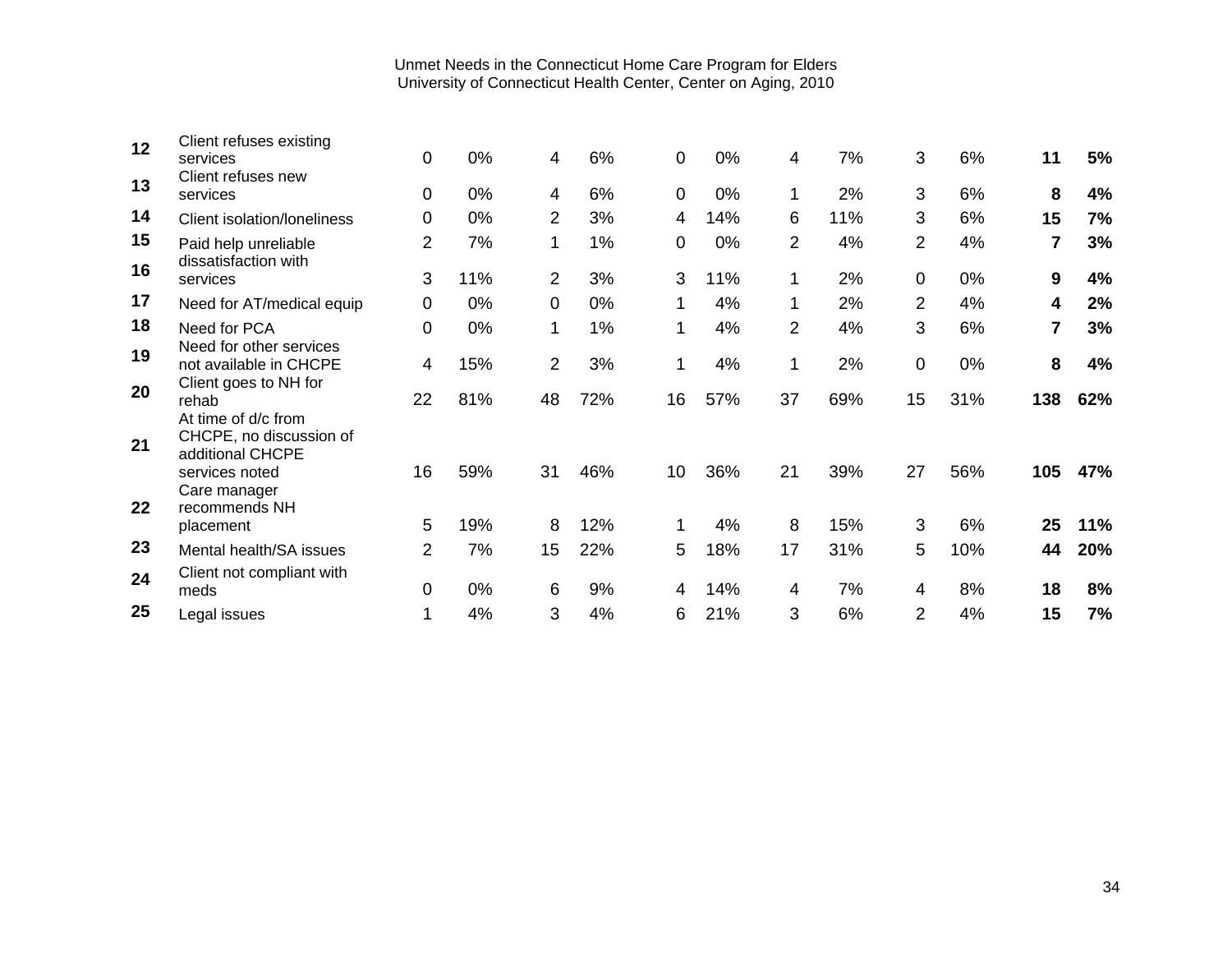## **Appendix 2**

### **CHCPE Gaps Discussion guide**

Thank you for joining us today. We appreciate you taking the time to talk with us. This project is being done as part of the evaluation of the Money Follows the Person program. We are interested in understanding the unmet needs and service gaps in the current Connecticut Home Care Program for the Elderly (CHCPE). We want to learn about the experiences of individuals who discontinue participation in CHCPE and enter a nursing home. As you know, a large number of CHCPE participants who discontinue the program enter a nursing home at the time they leave the CHCPE.

We understand that it is sometimes difficult to disentangle increased needs from insufficient home and community-based services to meet those increasing needs. So the more detail you can give us on a given case, the better. These complexities are exactly what we are trying to understand. As we are talking today, please think about the full range of transition trajectories, including clients who are admitted to hospitals and/or visit emergency departments for an acute exacerbation of chronic health conditions and subsequently move to a nursing home for either a short or long term stay.

1. Let's start with having you introduce yourself and tell us your background, your current role and how long you have been in this role.

2. Now we are going to ask you to think about the clients you have helped over the past year, and recall two of your most challenging cases: the first, where the individual was cognitively intact and the second where the client had cognitive impairment. Let's start with the cognitively intact person. Focus on a client who you felt might have been able to remain in the program but ultimately had to move into a nursing home. What kinds of support did that client need, and what happened when you tried to arrange those supports? (repeat for client with cognitive impairment).

Moderator: Elicit multiple cases, and only use these probes if not addressed initially by the group

- change in functional or health status,
- inability for available formal and/or informal supports to meet the care needs of the individual in the community (e.g., money management, transportation availability and/or cost and/or requirements for mobility),
- challenges in securing and retaining reliable formal home health care,
- housing instability,
- unmet need for additional services and supports such as personal care assistants.

3. Based on your experience, what do you consider are the biggest obstacles to keeping clients in the community?

- Lack of supports (defined above)
- Language barriers

4. Also based on your experience, what kinds of program supports would be most useful in being able to support clients in the community?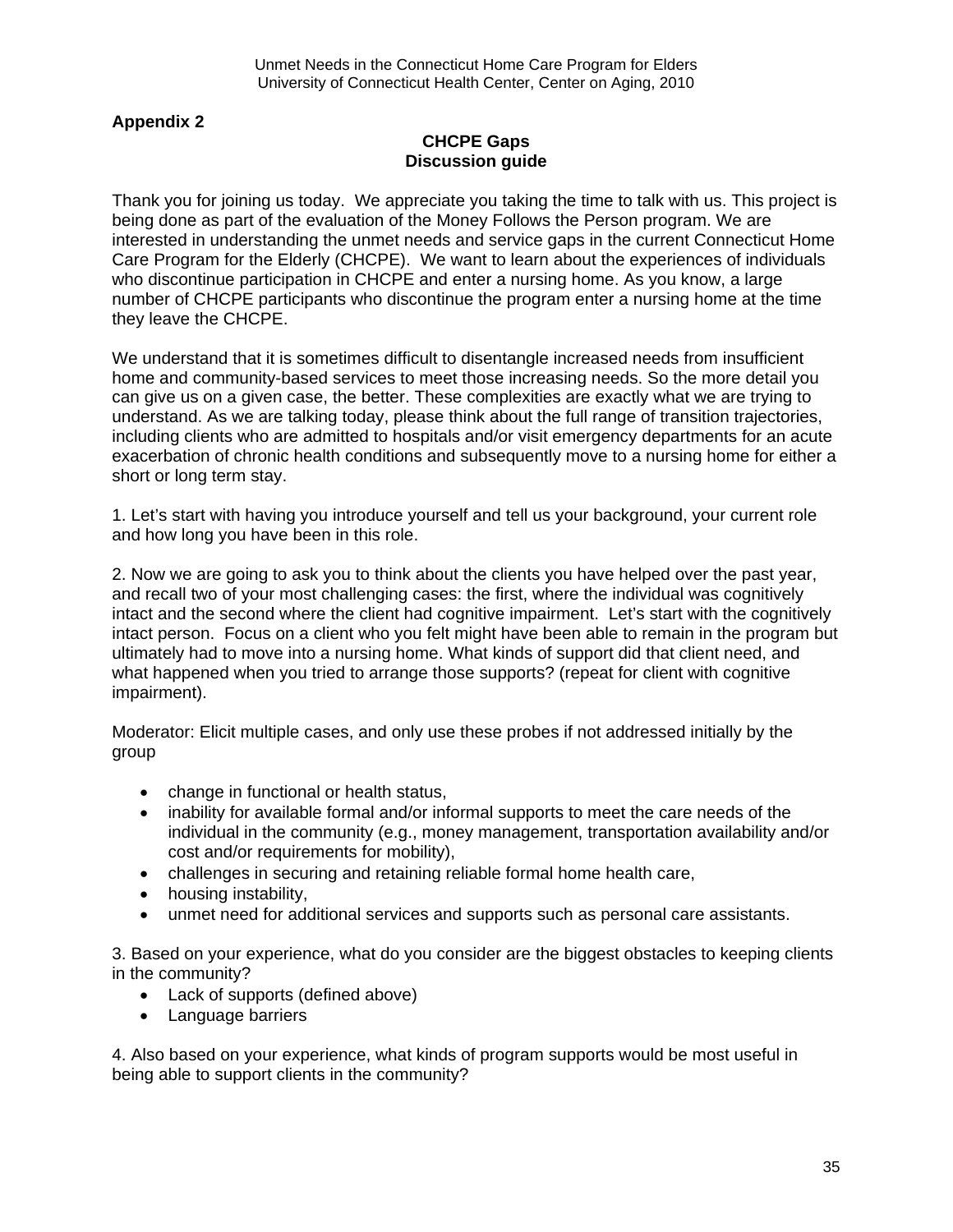5. We are very interested in cataloguing innovative programs, even small ones, that may be in place around the state. What kinds of creative programs can you describe for us (e.g. transportation, workforce recruitment and retention)?

6. We have been talking about the unmet needs and associated service gaps for individuals on the CHCPE who transition to nursing homes. Is there anything else you think we need to know in order to understand this issue?